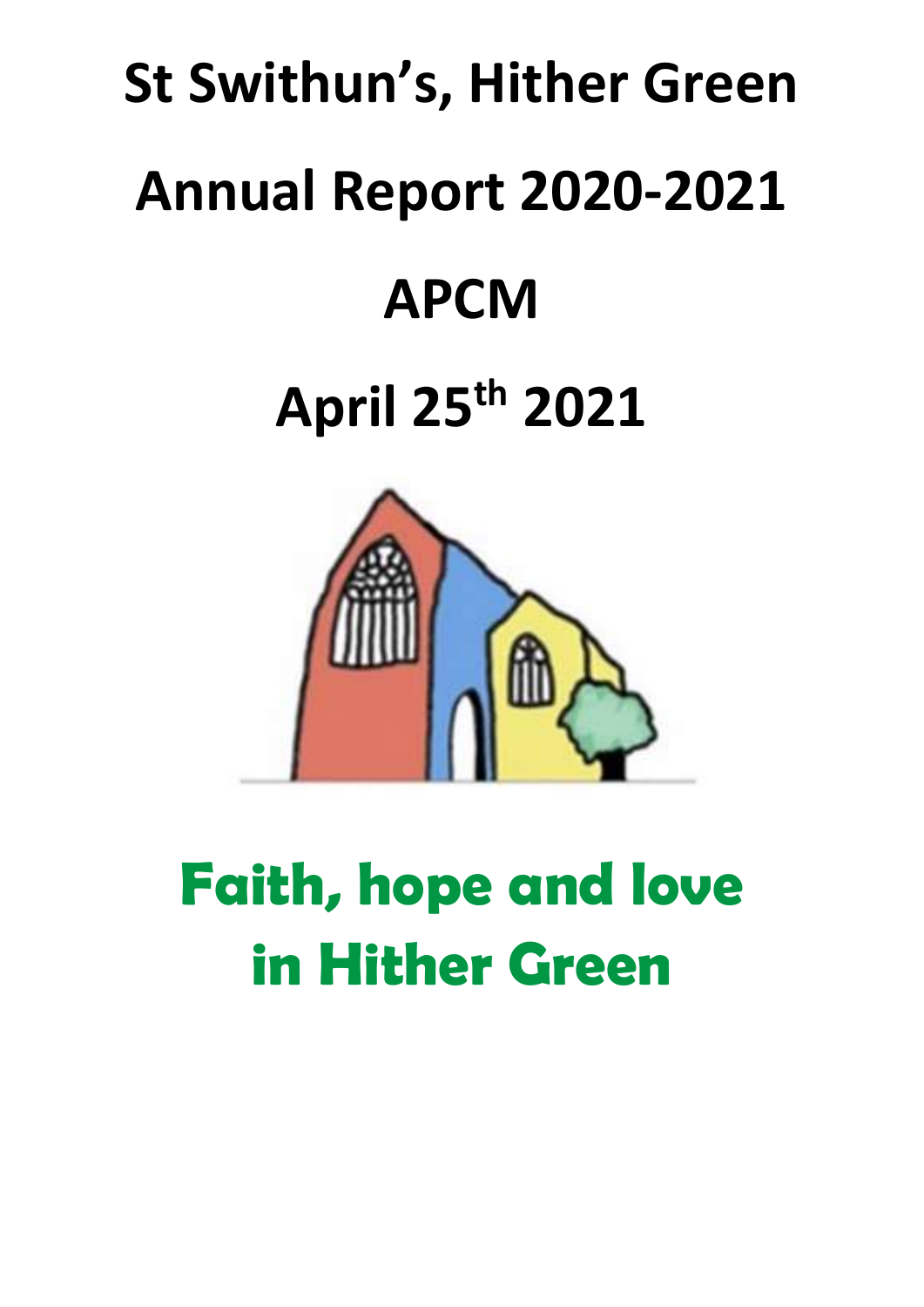# **ST SWITHUN'S APCM 2021 AGENDA**

To be held on Sunday 25<sup>th</sup> April 2021 at 11am in the Church with appropriate distancing measures and via Zoom

# **THE MEETING OF PARISHIONERS ALSO KNOWN AS THE ANNUAL VESTRY MEETING**

# **AGENDA**

- 1. Chair's opening statement
- 2. Minutes of the previous annual vestry meeting October  $18<sup>th</sup>$ 2020
- 3. Nominations for churchwardens

(to be submitted before the meeting)

- 4. Vote only required if there are more applicants than posts available.
- 5. Meeting closes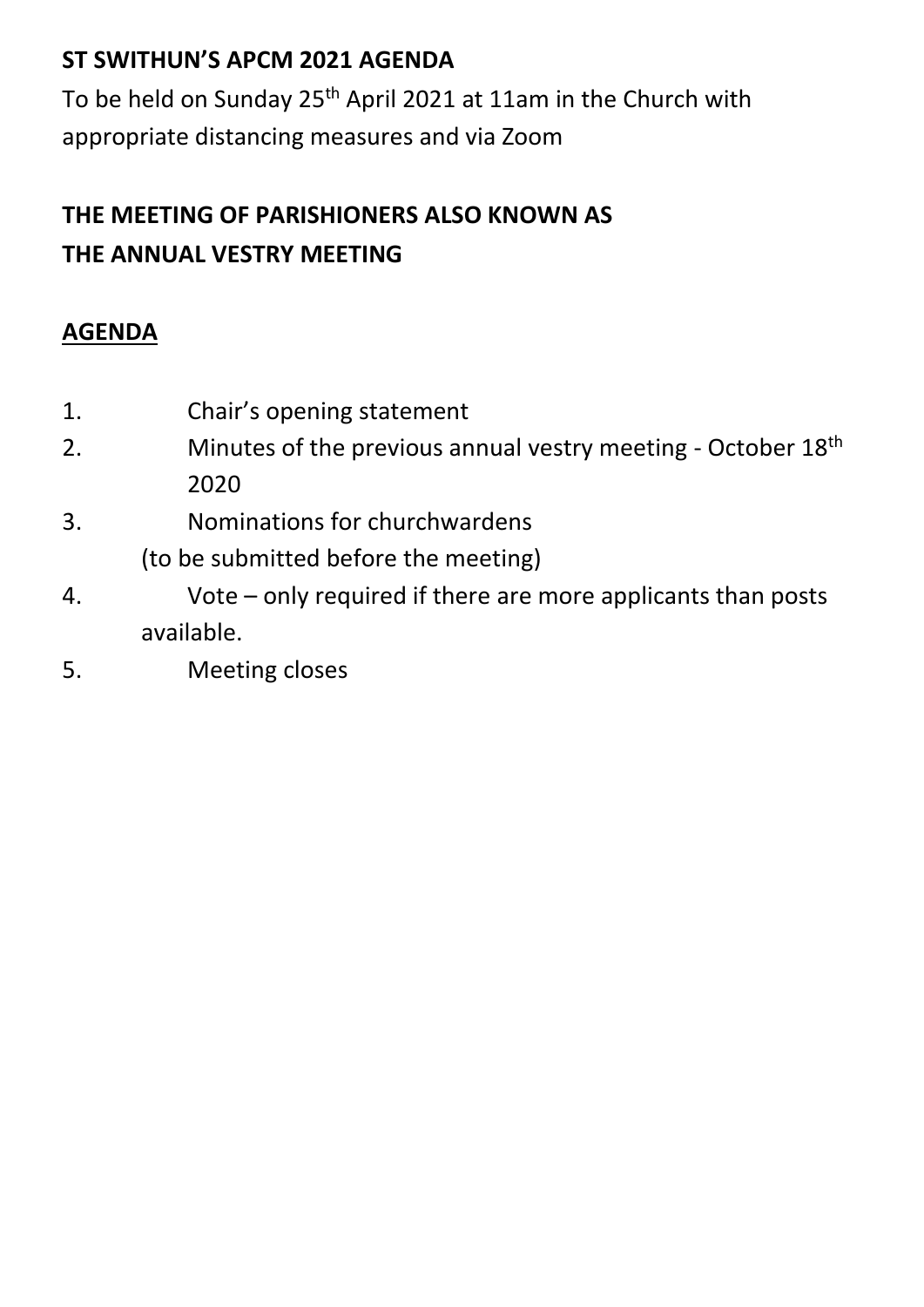# **ANNUAL PAROCHIAL CHURCH MEETING**

# **Agenda**

- 1. Apologies for absence
- 2. Minutes of the Annual Parochial Church Meeting held on Sunday October 18th 2020
- 3. Matters arising from above Minutes
- 4. *The following represent mandatory agenda items as required by the Church Representation Rules:*
- 5. The Electoral Roll Officer's Report
- 6. Report on the Proceedings of the PCC 2020 2021: Mother Juliet and PCC Secretary
- 7. Financial Statement to 31st December 2020
- 8. Treasurer's report
- 9. Fabric Report
- 10. Deanery Synod Representatives' Report

*The following are matters of parochial or general church interest:*

- 1. Mother Juliet's report
- 2. Church Warden's report
- 3. Safeguarding report
- 4. St Swithun's Sunday school report
- 5. Panto Report
- 6. Foodbank Report

*Elections and appointments Other matters*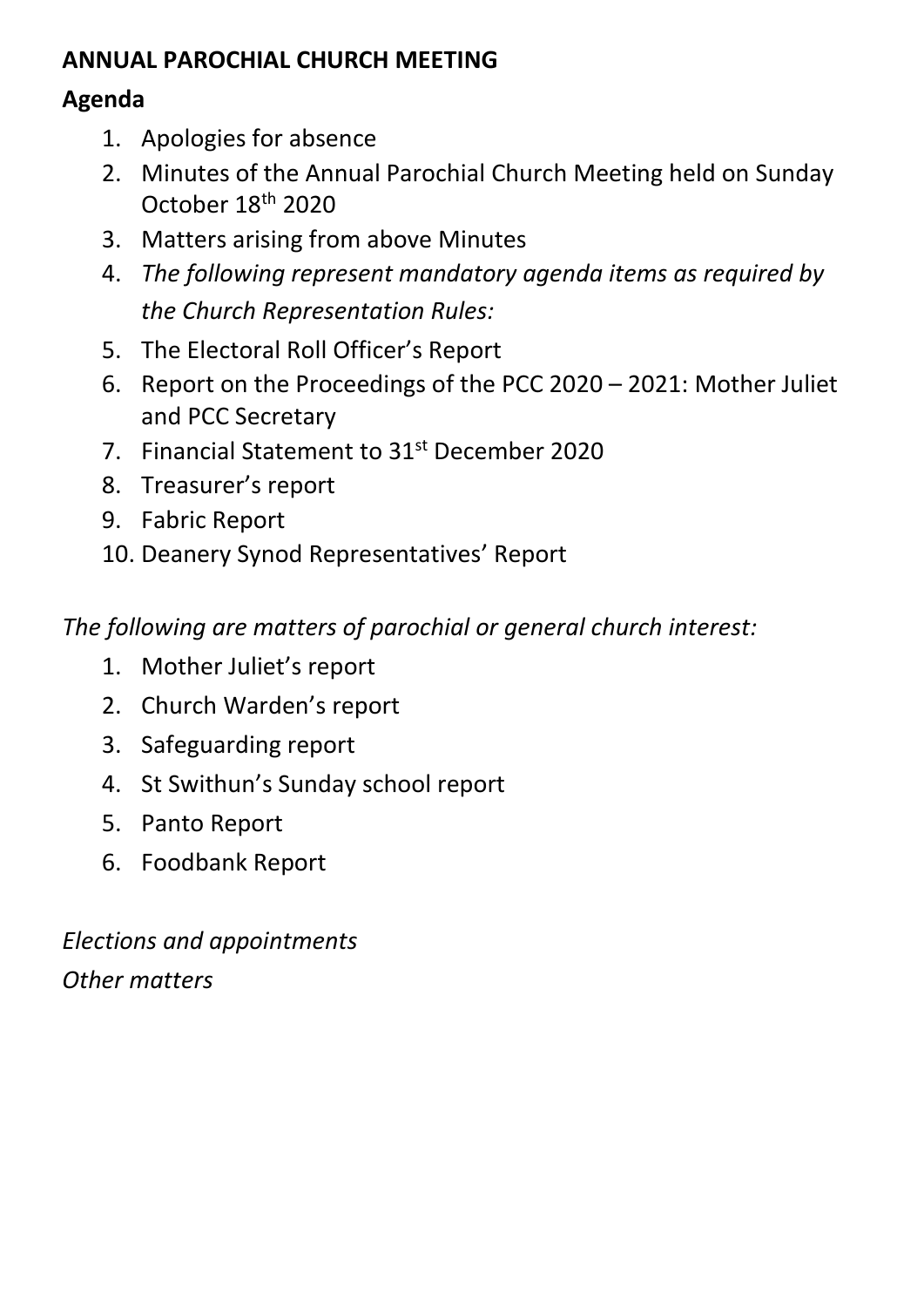# **St Swithun's Parochial Church Council**

# **Annual Vestry Meeting-Sunday 18th October 2020**

The meeting commenced at 11:30 and there were 16 attendees, including Mother Juliet Evans (Chair) who opened the meeting with a prayer.

- 1. Minutes of the Annual Vestry Meeting held on Sunday 7th April 2019: Checked and approved.
- 2. Matters Arising: None
- 3. Church Warden: Diane Keen unanimously elected for another term as Church Warden.

# **Meeting closed at 11:35**

St Swithun's Parochial Church Council

# **Annual Parochial Council Meeting-Sunday 18th October 2020**

. The meeting commenced at 11:36

- 1. Apologies: Karen Watson, Maureen Blackwood and Catherine Thomas.
- 2. Minutes of the Annual Parochial Church Meeting held on Sunday 7<sup>th</sup> April 2019: Checked and approved.
- 3. Matters Arising: None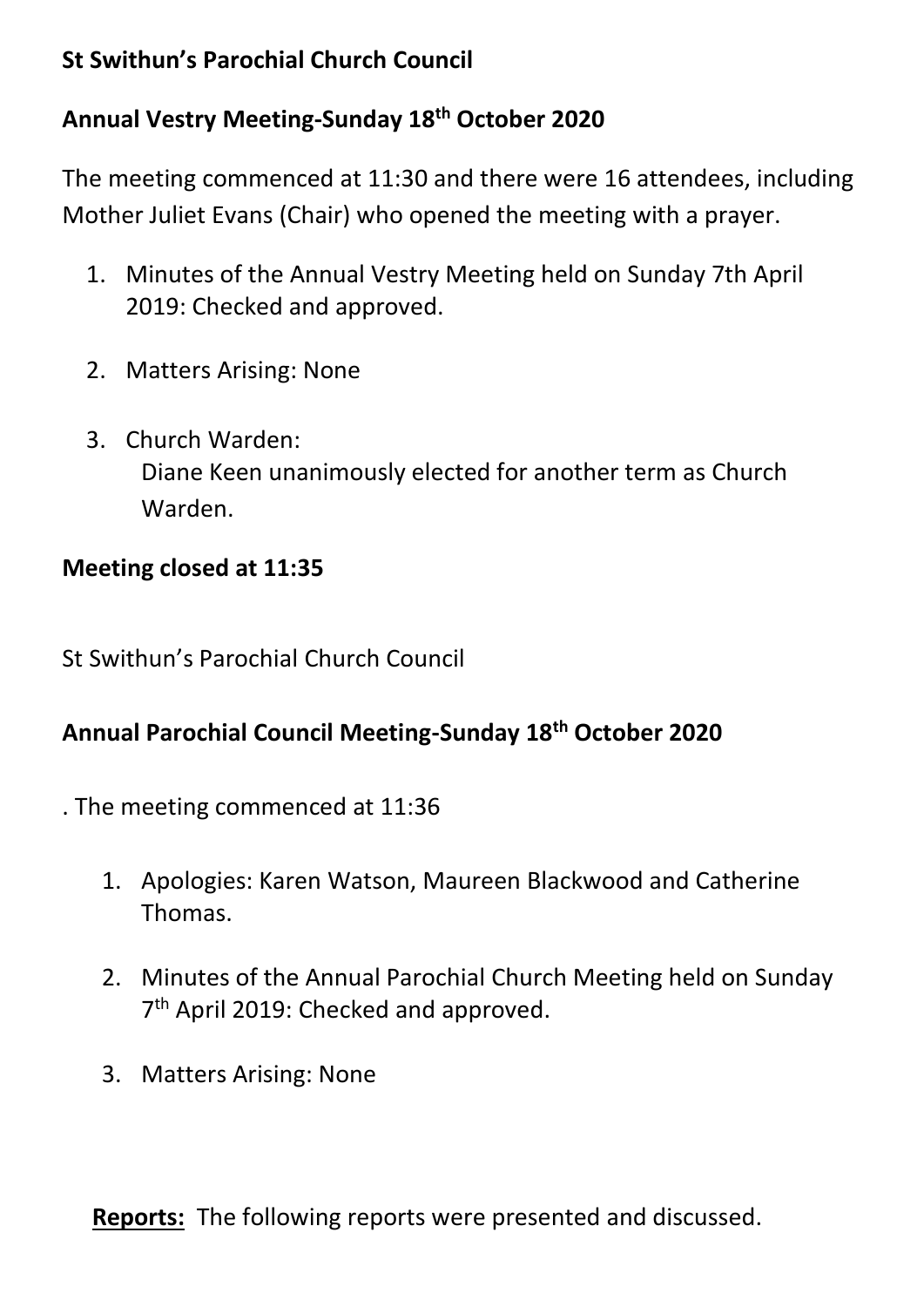- 4. Electoral Roll: Diane Keen advised that there are 109 members.
- 5. Report on the Proceedings of the PCC 2019-2020: Report presented and accepted. Mother Juliet thanked Angela Nelson for her role as secretary.
- 6. Financial Statement to 31st December 2019: Report presented and accepted. Nick Cooper advised that the church finance is currently in a stable position. Mother Juliet thanked Nick Cooper for his role as Treasurer.

Richard Evans proposed to adopt accounts.

Proposed by Richard Evans and seconded by Diane Keen. Unanimous decision by all present.

- 7. Treasurer's Report: Report presented and accepted. Mother Juliet thanked Nick Cooper for preparing report.
- 8. Fabric Report: Report presented and accepted. Mother Juliet thanked Diane for preparing report.
- 9. Deanery Synod Report: Report presented and accepted. Patricia Francis, Carl Carter, and Diane Keen thanked for their roles as Deanery Synod Reps.
- 10. Mother Juliet Evans's Report: Report presented and accepted. Mother Juliet focused on Barbara Noel who passed away in February 2020 and recognised her contribution to the church and involvement.
- 11. Church Warden's Report: Report presented and accepted. Diane Keen thanked for her role as Churchwarden.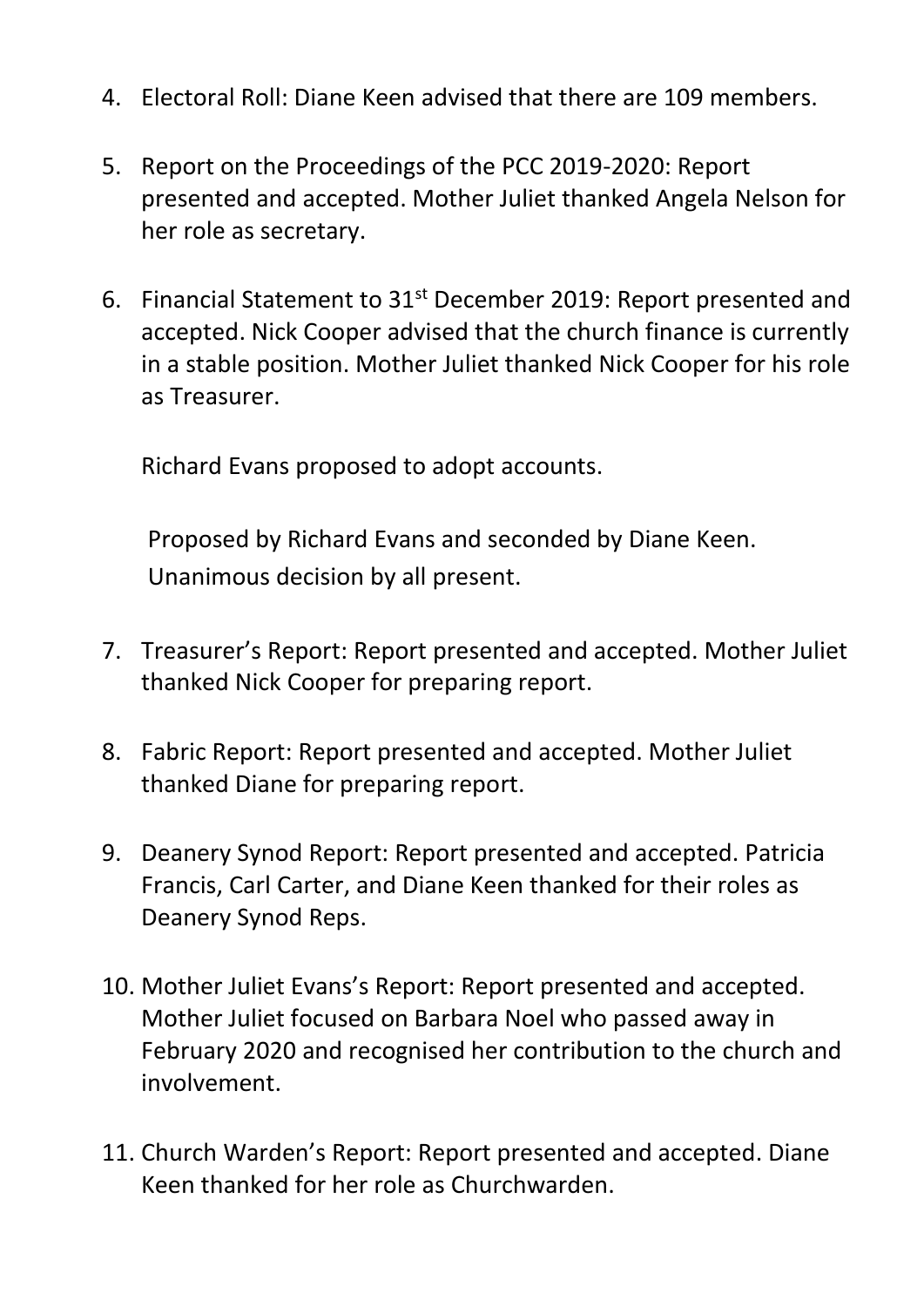12. Hall Manager's Report: Report presented and accepted. Sean Hopkins thanked for his role as hall manager.

.

- 13. Safeguarding Report: Report presented and accepted. Olivia Daley and Patricia Francis thanked for their roles as Safeguarding Officers.
- 14. Report on Sunday School: Report presented and accepted. Izzy Warren thanked for her role as Sunday School Lead and preparing report.
	- 15.Traidcraft Report: Report presented and accepted. Martin Passande thanked for his report.
	- 16. Election of 4 representatives of the laity to PCC: Pamela Blackwood, Olivia Daley, Rosamund Kissi-Debrah and Karen Watson
	- 17. Appointment of Sidespeople: Current Welcomers to continue in their role.
	- 18. Appointment of Deanery Synod Reps: Patricia Francis and Diane Keen.
	- 19. Appointment of Church Warden: Diane Keen.
- 20. AOB: Mother Juliet proposed that St Swithun's have two Licensed Readers on a permanent basis - Richard Evans and Leon Clarke.

Proposed by Mother Juliet and seconded by Angela Nelson Unanimous decision by all present.

# **Meeting concluded at 11:58 in memory of Barbara Noel.**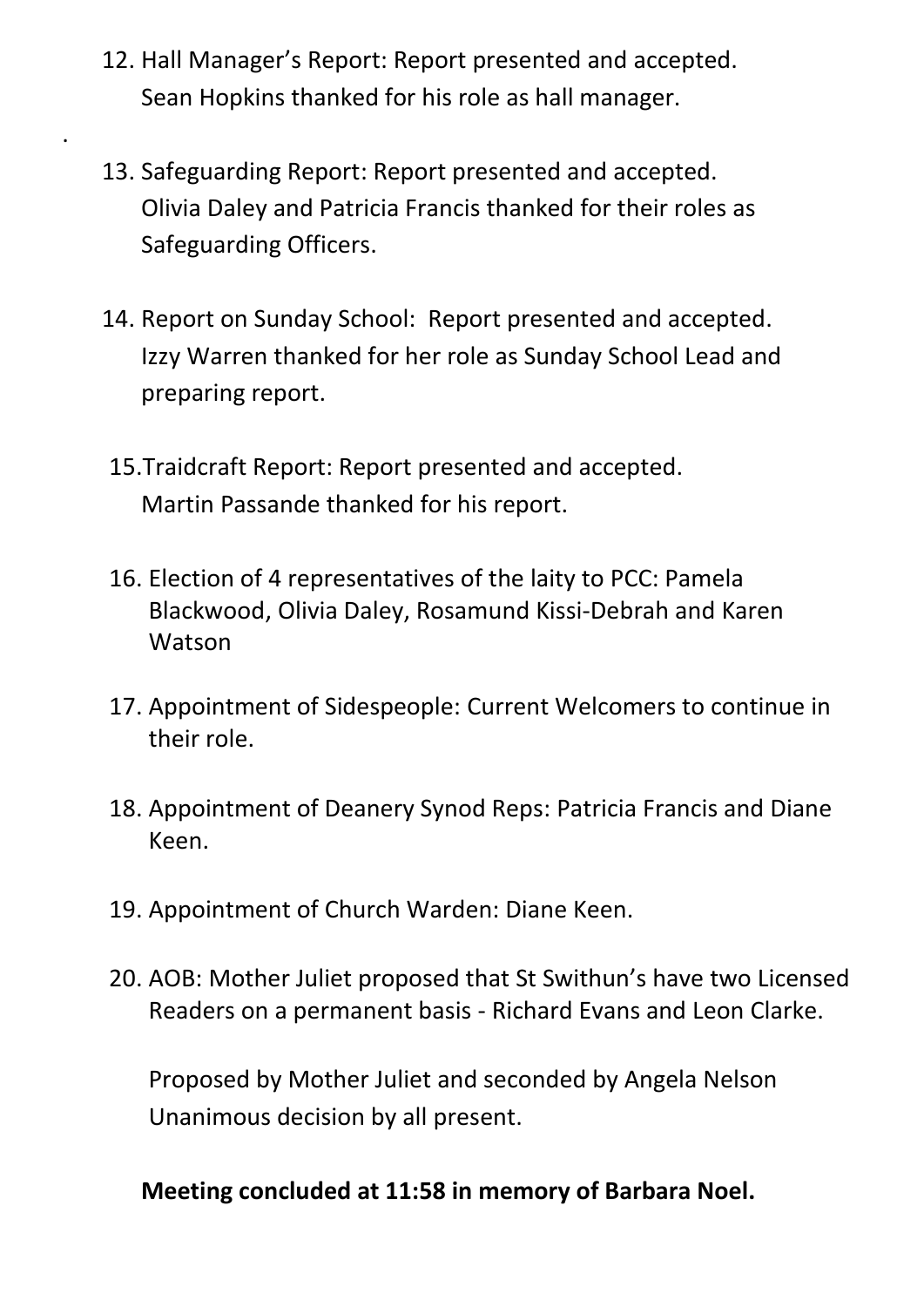## **MANDATORY REPORTS**

# **Electoral Roll Officer's Report**

What can be said of this particular year that has not already been uttered? Not much, yet despite not being allowed into church for most of it, we managed to increase our number so the figure on the roll has risen to 113. I know that most of our congregation have registered for this and I ask that anyone whose name is not on the roll to sign the necessary form so that we can show our church family is growing.

Diane Keen, Interim Electoral Roll Officer

# **PCC Secretary's Report**

The PCC is made up of Licensed Clergy: Mother Juliet Evans and Frances Nestor, elected lay representatives: Olivia Daley, Karen Watson, Maureen Blackwood, Pamela Blackwood, Claire Cooper, Enita Smart, Rosamund Kissi-Debrah, and Sean Hopkins.

Elected lay representatives of Deanery Synod: Patricia Frances and Diane Keen.

Churchwarden: Diane Keen

Treasurer: Nick Cooper

Licensed Readers: Richard Evans and Leon Clarke

Secretary: Angela Nelson

Claire Cooper has reached the end of her term as a lay representative. The PCC met twice, 25<sup>th</sup> November 2020 inside the church and 4<sup>th</sup> March 2021 via zoom. The main topic of discussion involved the setting up of a nursery in the hall which would bring in regular income for the church.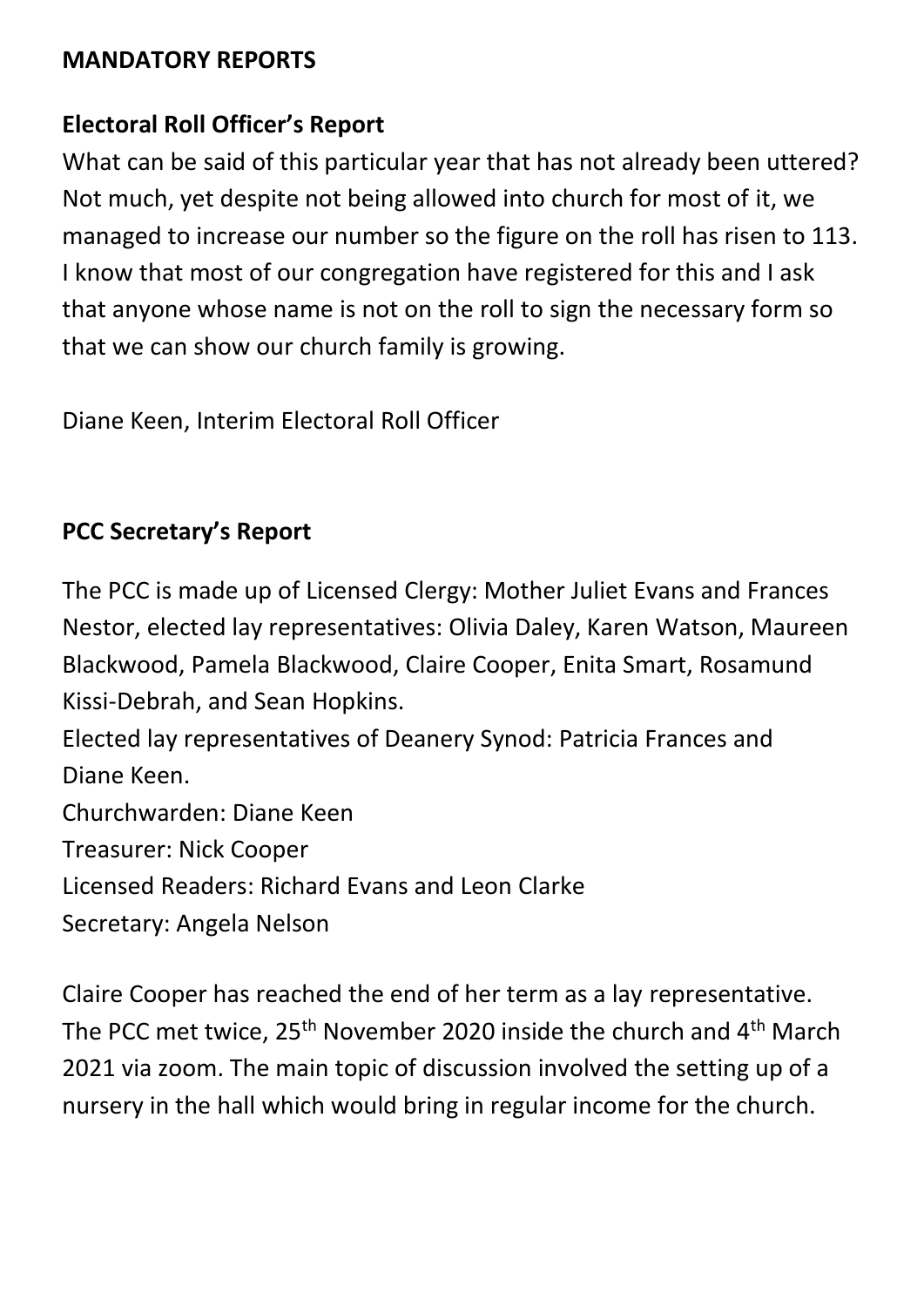The PCC welcomed Pamela Blackwood who was elected on 18th October 2020 as a representative of the laity.

It is with deep regret we lost a member of the St Swithun's Church family, Carl Carter who passed away in February 2021. Carl had been part of the St Swithun's family for many years and during his time had been involved in many activities within the church, he was a lay representative of the Deanery Synod up to October 2020 and the Lead for the Welcomers'. Carl will be sadly missed by all who knew him.

Angela Nelson, PCC Secretary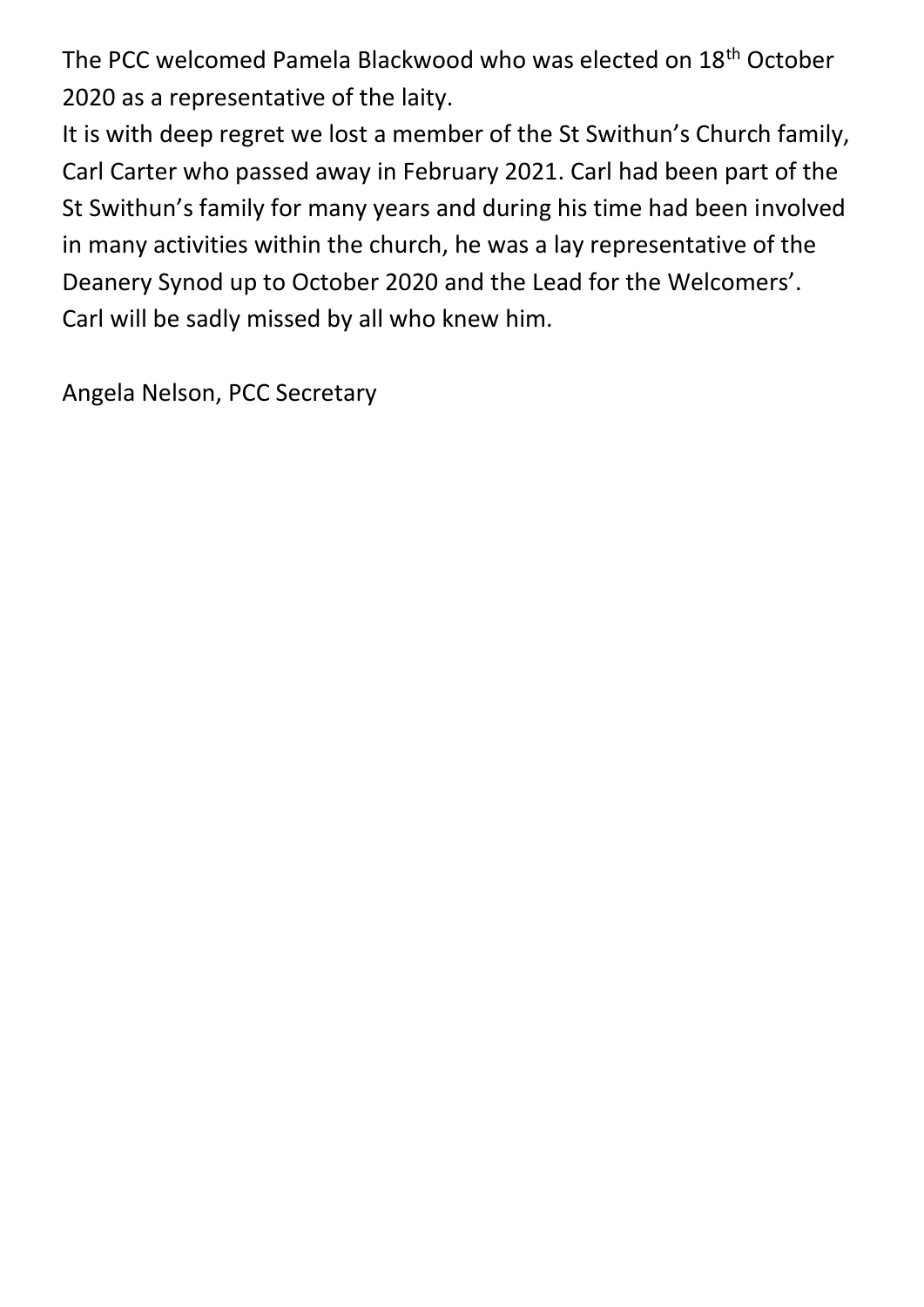# **Finance State of Affairs – 31st December 2020**

**ST SWITHUNS CHURCH**

**General Fund Receipts and Payments for the year ended 31 December 2020**

| 31-Dec-19 |                                             | 31-Dec-20 |           |          |
|-----------|---------------------------------------------|-----------|-----------|----------|
| Net       |                                             | Net       | Receipts  | Payments |
| £         |                                             |           |           |          |
|           | <b>GENERAL INCOME</b>                       |           |           |          |
|           | Giving                                      |           |           |          |
| 4,758.47  | Open Giving including weddings and funerals | 2,874.81  | 2,874.81  |          |
| 6,816.23  | Planned giving envelopes                    | 6,443.00  | 6,443.00  |          |
| 8,201.96  | Gift Aid envelopes                          | 5,221.40  | 5,221.40  |          |
| 13,784.00 | <b>Gift Aid Standing Orders</b>             | 14,950.00 | 14,950.00 |          |
| 9,144.91  | Tax Recovered on givings                    | 1,189.56  | 1,189.56  |          |
| 42,705.57 | <b>Total Giving Income</b>                  | 30,678.77 | 30,678.77 |          |
|           |                                             |           |           |          |
|           | <b>OTHER INCOME</b>                         |           |           |          |
| 9,181.72  | Donations and grants                        | 1,773.35  | 1,773.35  |          |
| 704.57    | Fund raising general activities             | 0.00      | 0.00      |          |
| 2,836.17  | Sundry income                               | 61.28     | 61.28     |          |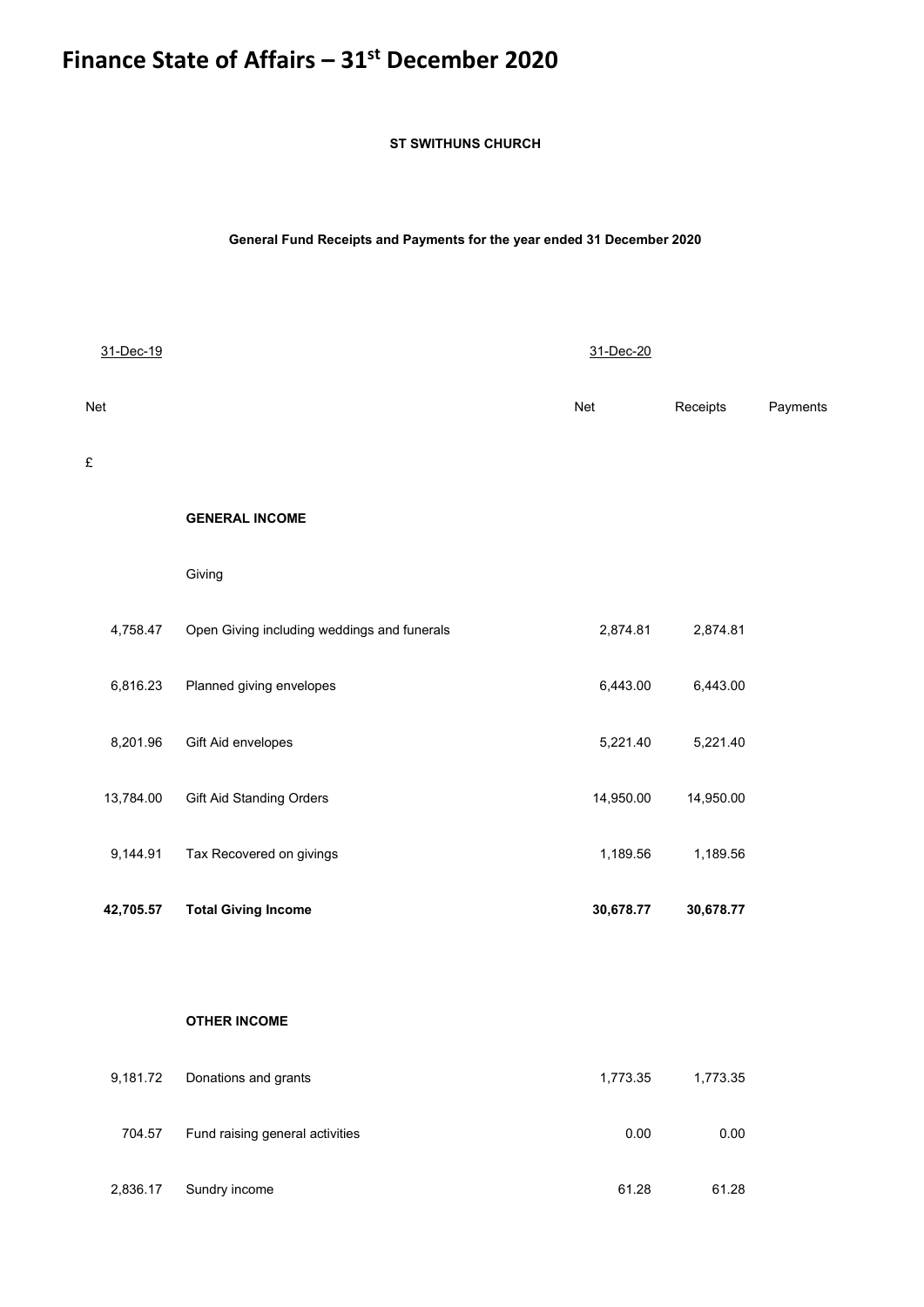| 58,098.69 | <b>TOTAL INCOME</b>       | 35,038.40 | 35,338.40 | $-300.00$ |
|-----------|---------------------------|-----------|-----------|-----------|
| 15.393.12 | <b>Total Other Income</b> | 4,359.63  | 4,659.63  | $-300.00$ |
| 1.154.66  | Restricted                | $-300.00$ | 0.00      | $-300.00$ |
| 0.00      | <b>Bank Interest</b>      | 0.00      |           |           |
| 1.516.00  | Fees                      | 2.825.00  | 2825.00   |           |

### **GENERAL EXPENDITURE**

| -20,259.26  | Total general expenditure     | $-17,638.11$ | 0.00        | $-17,638.11$ |
|-------------|-------------------------------|--------------|-------------|--------------|
| $-1,087.05$ | Other expenses                | $-163.44$    | $\mathbf 0$ | $-163.44$    |
| $-1,383.54$ | Office expenses               | $-1,698.74$  |             | $-1,698.74$  |
| 0.00        | Vicar's expenses              | 0.00         |             | 0.00         |
| $-1,623.31$ | Organ and piano maintenance   | $-259.51$    |             | $-259.51$    |
| $-6,044.62$ | Music                         | $-2,050.00$  |             | $-2,050.00$  |
| $-470.74$   | Altar supplies                | $-866.42$    |             | $-866.42$    |
| 0.00        | Loan Repayment                | $-600.00$    |             | $-600.00$    |
| $-650.00$   | Payment towards quota arrears | 0.00         |             | 0.00         |
| $-9.000.00$ | Parish Support Fund           | $-12,000.00$ |             | $-12,000.00$ |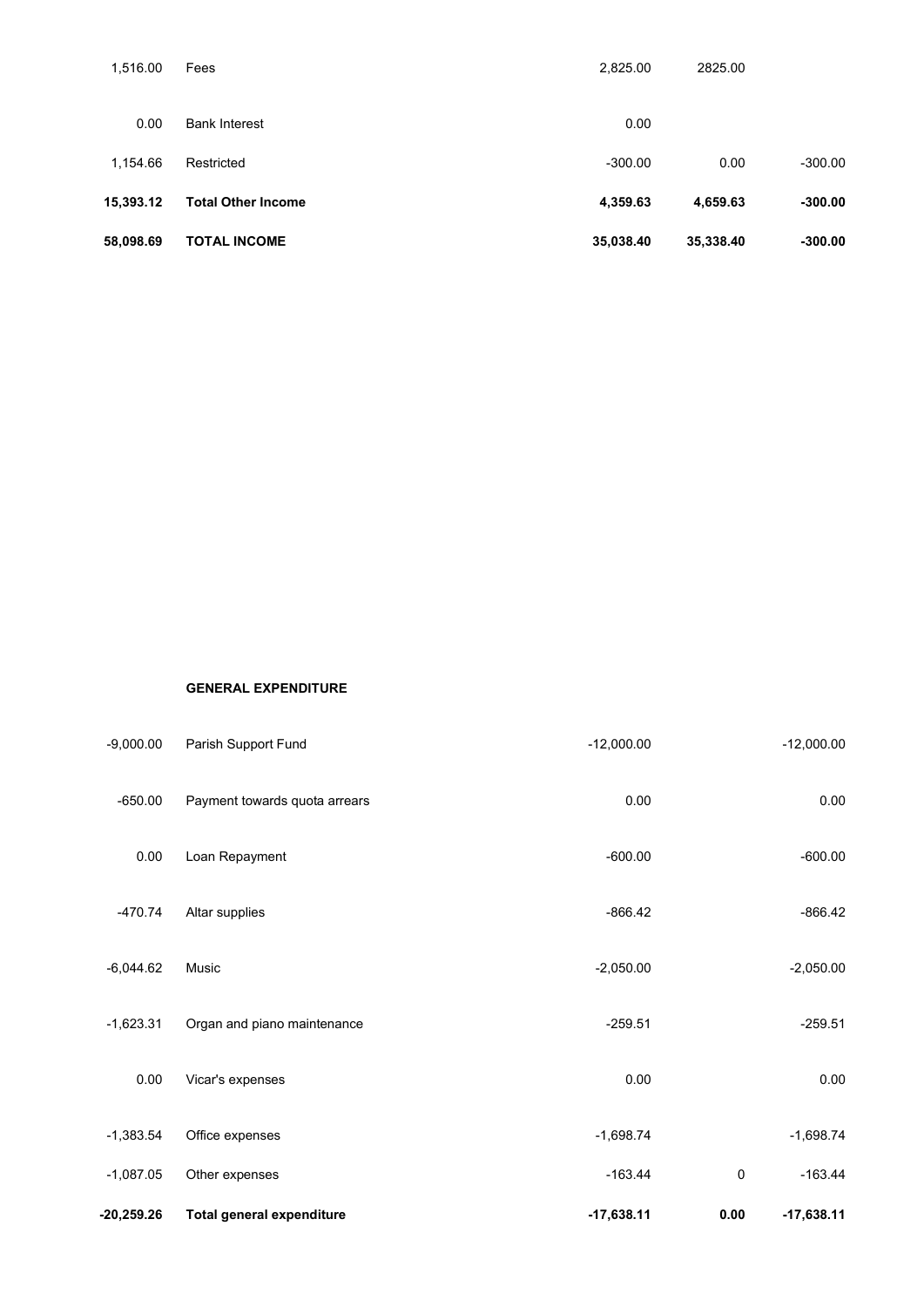### **TRADING**

| 33.65       | Traidcraft                              | 162.86       | 341.00   | $-178.14$    |
|-------------|-----------------------------------------|--------------|----------|--------------|
|             | Church events                           | 1,246.17     | 1246.17  | 0.00         |
| $-5,890.15$ | Hall, Vestry & Kitchen Lettings         | 3,461.06     | 4,900.00 | $-1,438.94$  |
| -10,345.53  | Salaries                                | $-9,165.31$  | 2633.63  | $-11,798.94$ |
| $-5,511.04$ | Building maintenance, admin & gardening | $-10,409.30$ |          | $-10,409.30$ |
| $-9,997.79$ | Gas/Electricity/Water                   | $-3,874.61$  |          | $-3,874.61$  |
| $-6,920.90$ | Insurance                               | $-6,899.22$  |          | $-6,899.22$  |
| 38,631.76   | <b>DEFICIT ON TRADING</b>               | 25,478.35    | 9,120.80 | $-34,599.15$ |
|             |                                         |              |          |              |

| -792.33 | NET PROFIT FOR THE YEAR | $-8.078.06$ | 44.459.20 | -52.537.26 |
|---------|-------------------------|-------------|-----------|------------|
|         |                         |             |           |            |
|         |                         |             |           |            |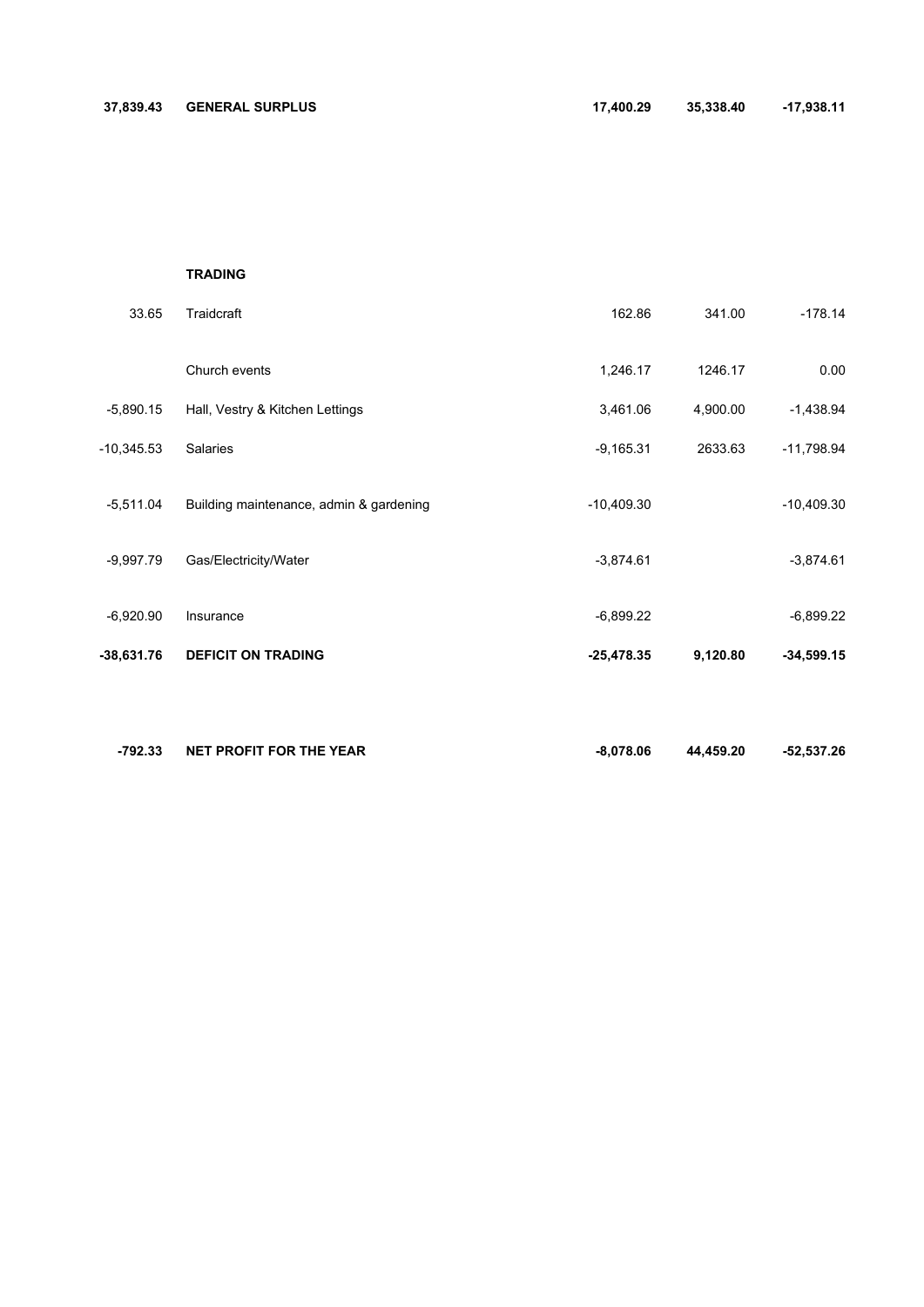### **ST SWITHUN'S CHURCH**

### **Movement on funds for the year ended 31st December 2020**

| Type                    | Fund                                | 01/01/20<br>20 | Receipt<br>s  | Payme<br>nts  | 31/12/20<br>20 |
|-------------------------|-------------------------------------|----------------|---------------|---------------|----------------|
| General                 | Parish activities                   | 10,481.6<br>7  | 36,925.<br>57 | 38,999.<br>38 | 8,407.86       |
| General                 | Hall and events                     | 2,427.66       | 7,533.6<br>3  | 13,237.<br>88 | 3,276.59       |
| General                 | <b>General Fund</b>                 | 3,364.00       |               |               | 3,364.00       |
| Restricte<br>d          | <b>Children's General Fund</b>      | 3,186.00       |               |               | 3,186.00       |
| Restricte<br>d          | <b>Fabric Fund</b>                  | 306.00         |               |               | 306.00         |
| <b>Discretio</b><br>nal | War memorial                        | 120.00         |               |               | 120.00         |
| <b>Discretio</b><br>nal | Golden Oldies/Diamond Days          | 1,983.00       |               | 300.00        | 1,683.00       |
| Restricte<br>d          | <b>Building restoration</b>         | 6,993.00       |               |               | 6,993.00       |
|                         | Special collections:                |                |               |               |                |
| Restricte<br>d          | Christingle - Children's<br>Society | 298.00         |               |               | 298.00         |
| Restricte<br>d          | <b>Kneelers</b>                     | 920.00         |               |               | 920.00         |
| Restricte<br>d          | Farming Africa (Harvest)            | 171.00         |               |               | 171.00         |

**30,250.33 44,459.20 52,537.26 22,172.27**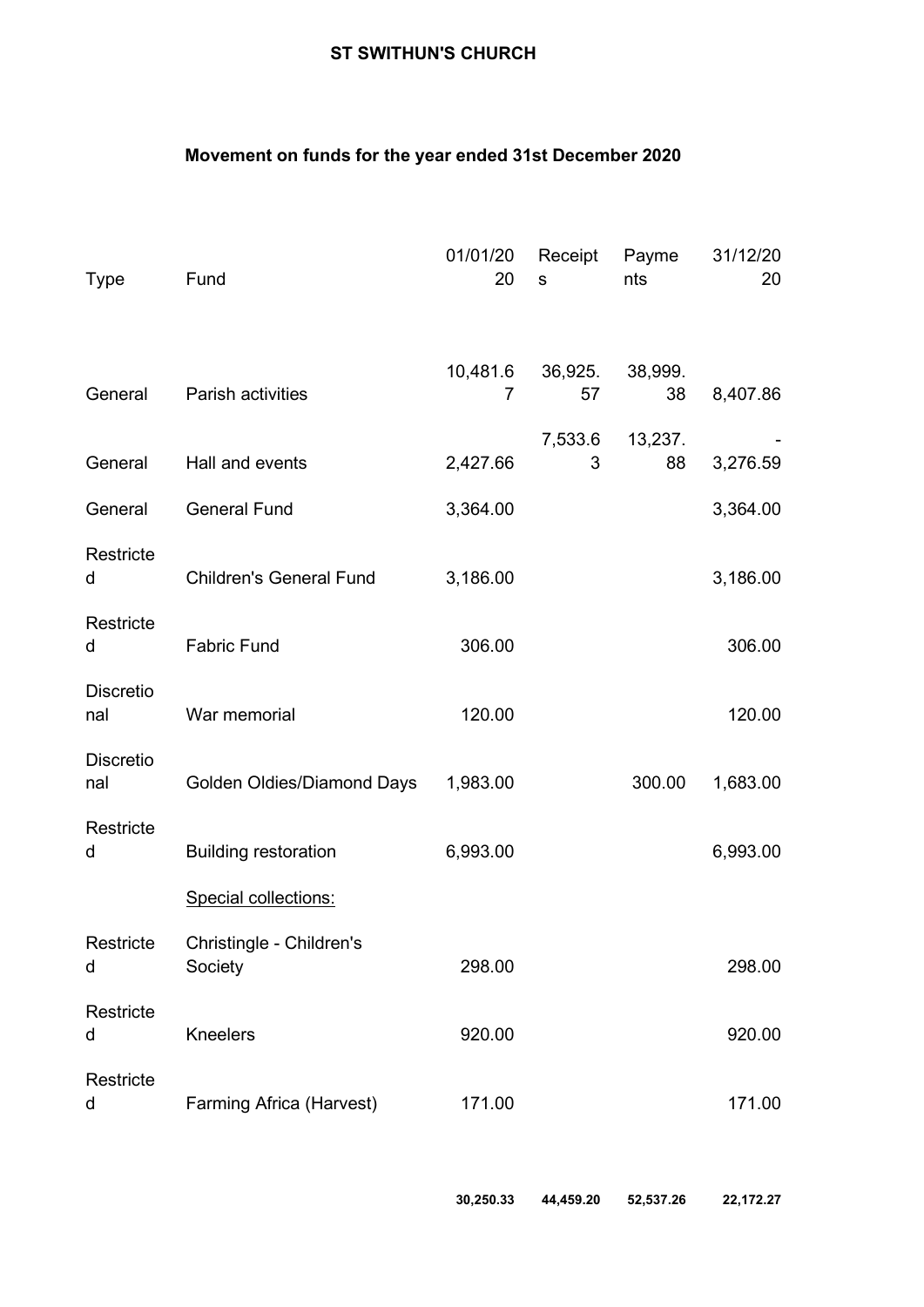### **ST SWITHUN'S CHURCH**

### **Statement of Affairs as at 31 December 2020**

### **FUND**

### **INVESTMEN T ASSETS**

**CASH FUNDS**

| Land and hall              | 364,912   | Unrestricted |
|----------------------------|-----------|--------------|
|                            |           |              |
|                            |           |              |
|                            |           |              |
| <b>CCLA</b>                | 0.83      | Restricted   |
| <b>CCLA</b>                | 244.52    | Restricted   |
| CCLA-<br>Centenary<br>fund | 579.38    | Restricted   |
| Natwest bank<br>[less o/s  |           |              |
| cheques]                   | 24,036.22 | Restricted   |
|                            |           |              |

24,860.95

### **LIABILITIES**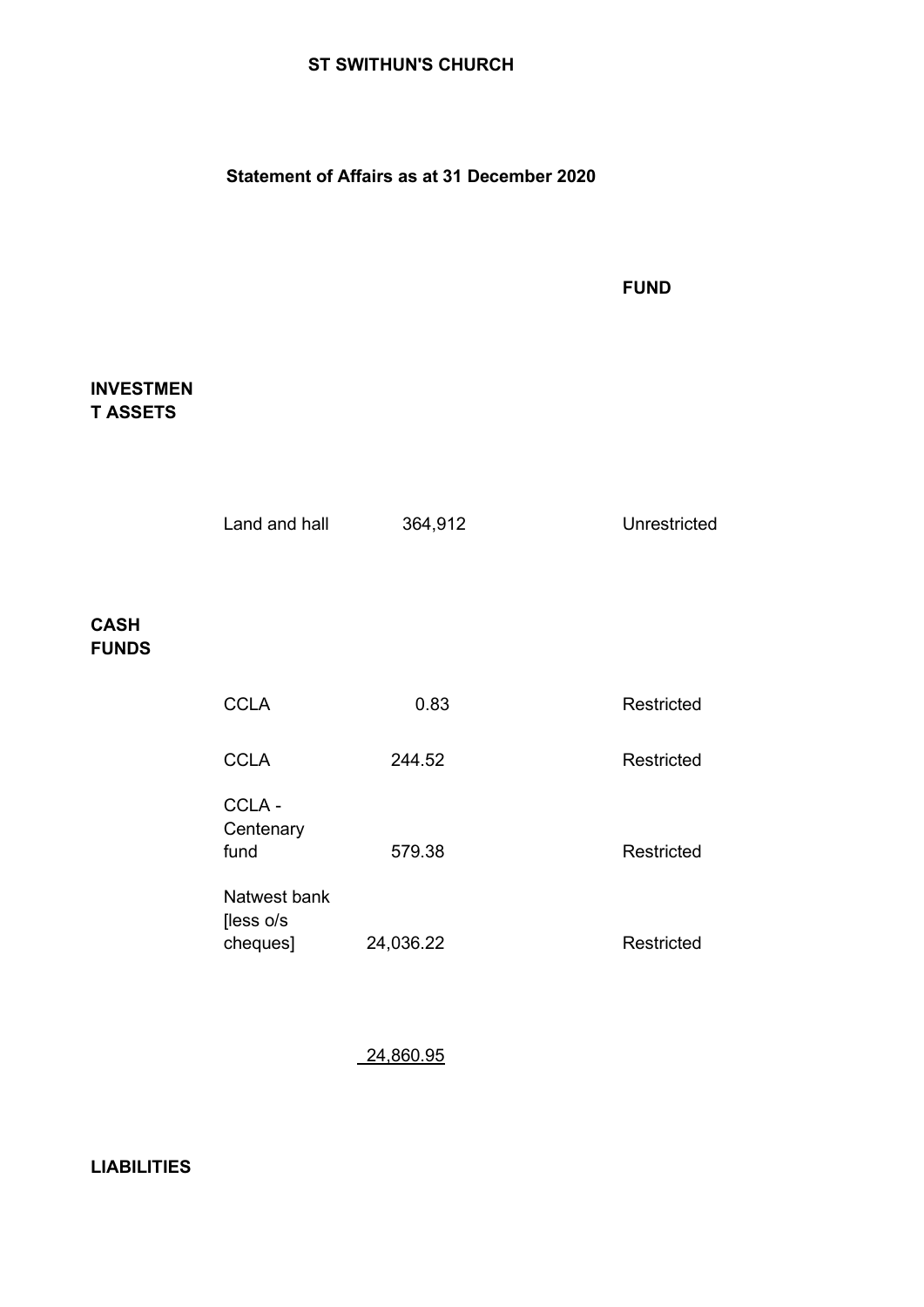### Diocese of Southwark:

| Long term<br>restoration<br>loan | 121,637 | * | Unrestricted |
|----------------------------------|---------|---|--------------|
| Quota arrears                    |         |   |              |
| 2005/2006/20<br>07               | 23,447  |   | Unrestricted |
| Quota arrears<br>$-2008$         | 3,942   |   | Unrestricted |
| Quota arrears<br>$-2009$         | 4,444   |   | Unrestricted |
| Quota arrears<br>$-2010$         | 4,787   |   | Unrestricted |
| Quota arrears<br>$-2011$         | 4,066   |   | Unrestricted |
| Quota arrears<br>$-2012$         | 6,671   |   | Unrestricted |
| Quota arrears<br>$-2013$         | 9,598   |   | Unrestricted |
| Quota arrears<br>$-2014$         | 10,894  |   | Unrestricted |
| Quota arrears<br>$-2015$         | 4,987   |   | Unrestricted |
| Quota arrears<br>$-2016$         | 5,000   |   | Unrestricted |

**TOTAL LIABILITIES** 199,473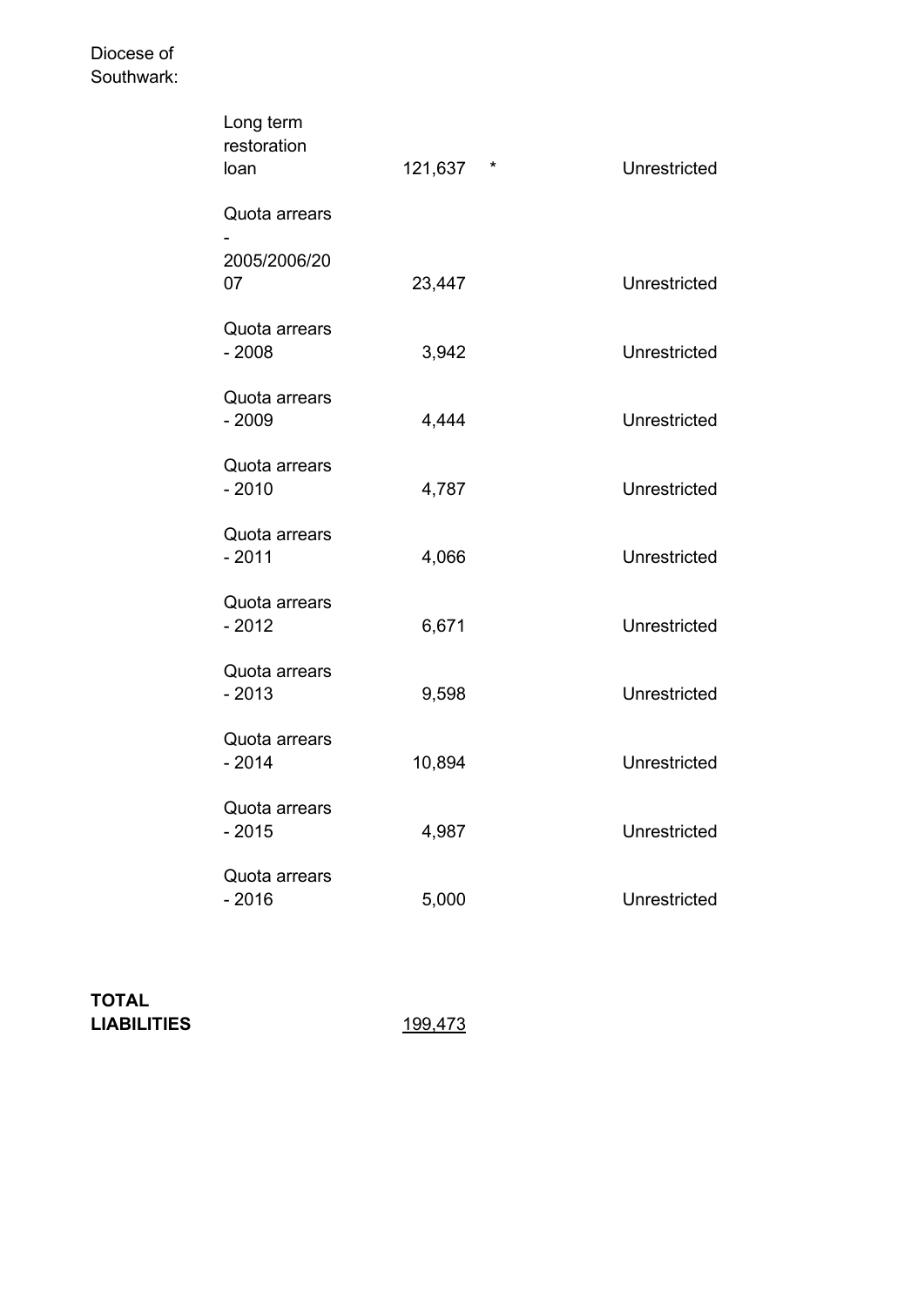\* Previous outstanding loan amount of £364,912 reduced by £121,637 (one-third) per year for three years in exchange for increased Quota payments and transfer to Diocese of land at rear of Vicarage.

# **Treasurer's Report**

As was to be expected in light of the ongoing Pandemic, in the last year our General and Other Income has decreased from £58,099 to £35,038 – an decrease of 40% or £23,060. This does include £1,190 recovered tax from Gift Aid, as well as other Giving and Donations. Most sources of Income have decreased, including an decrease of 12% in all forms of Giving, an decrease of 8% of Regular Giving, and 8% of Gift Aid specifically. Just under three-quarters of the latter are now by Standing Order, an increased on the twothirds a year ago.

The £1,190 Gift Aid refund was only a partial one, submitted later in the year, so we can anticipate more in 2021, not least because we can now reclaim an additional amount of Tax on *non*-Gift Aid Giving and Donations.

The need to encourage new fundraising initiatives remains an ongoing and vital challenge for the PCC in 2020.

General Expenditure has fallen by 13% or £2,621, but as previously there were significant changes in specific subcategories. In line with our previous agreement with the Diocese, we again substantially increased our payments to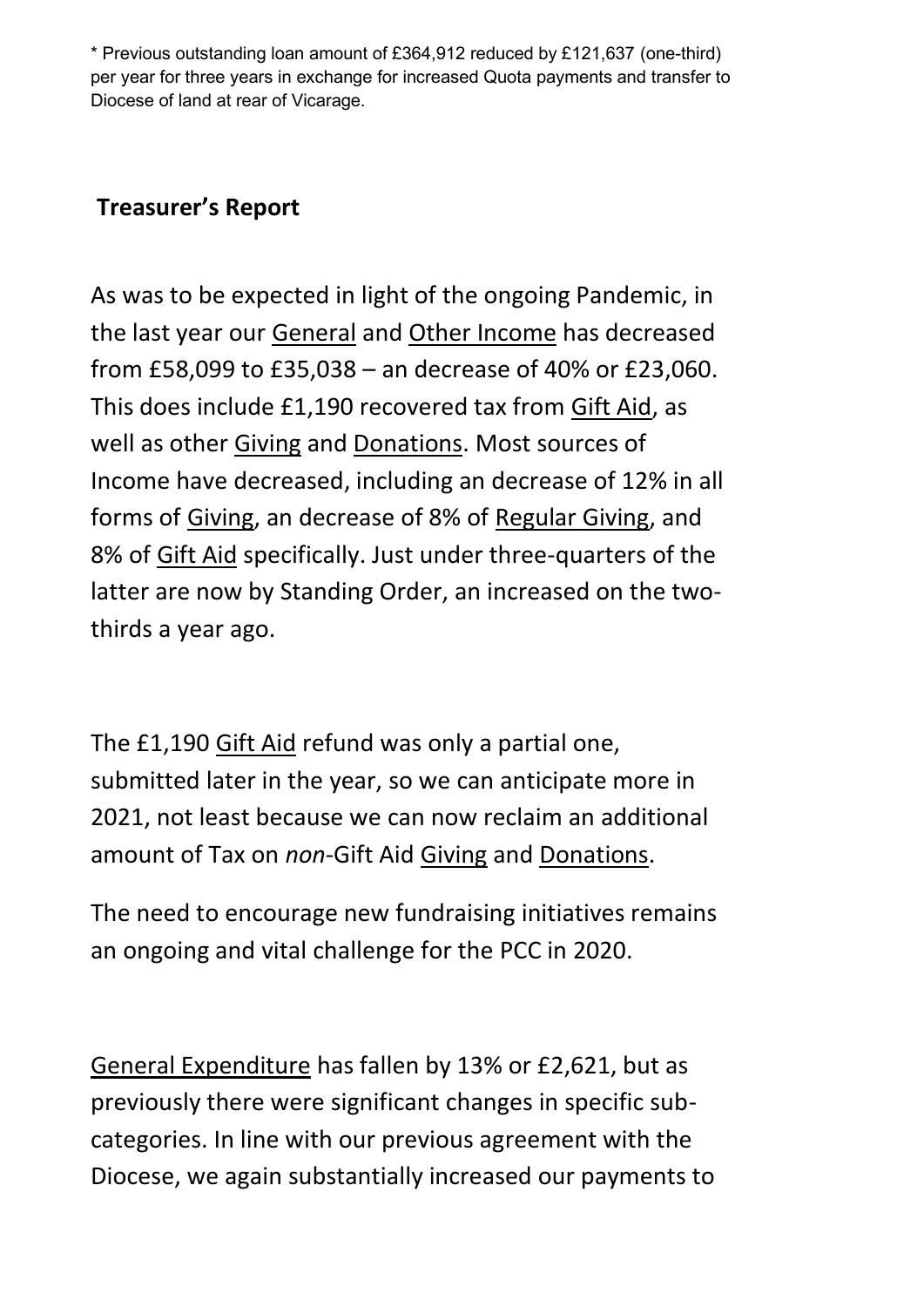the Parish Support Fund (Quota) by £3,000, from £9,000 to £12,000.

In contrast, spending on Music, Organ & Piano Maintenance , and Other Expenses combined has decreased by just under £6,300, while spending on Altar Supplies and Office Expenses increased by £711 overall.

Inevitably, income from Hall Hirings has again fallen, from just under £17,000 in 2019 to just under £5,000 in 2019. However, hall expenses (not including salary) were reduced to just under £1,450. Salary was offset by HMRC Furlough Payments, and taking into account the Redundancy payment, Hall Losses were just over £5,700 overall.

Last year's Traidcraft profits increased from just under £34 to £163, although this does not include an outstanding invoice that was not paid until early 2021.

As stated previously, the cause is a worthy one, and it may be considered that supporting it is more important than profiting, anyway.

We have seen a 61% decrease in the cost of Utilities, and there was a very marginal decrease of 0.3% in Insurance costs. As expected, Building Maintenance, Admin, and Gardening expenditure has been substantially increased from £5,511 to £10,409 due to major work being done on the drains.

Naturally thanks should be extended to all those who support the various aspects of the financial management of St Swithun's, as well as those who contribute in various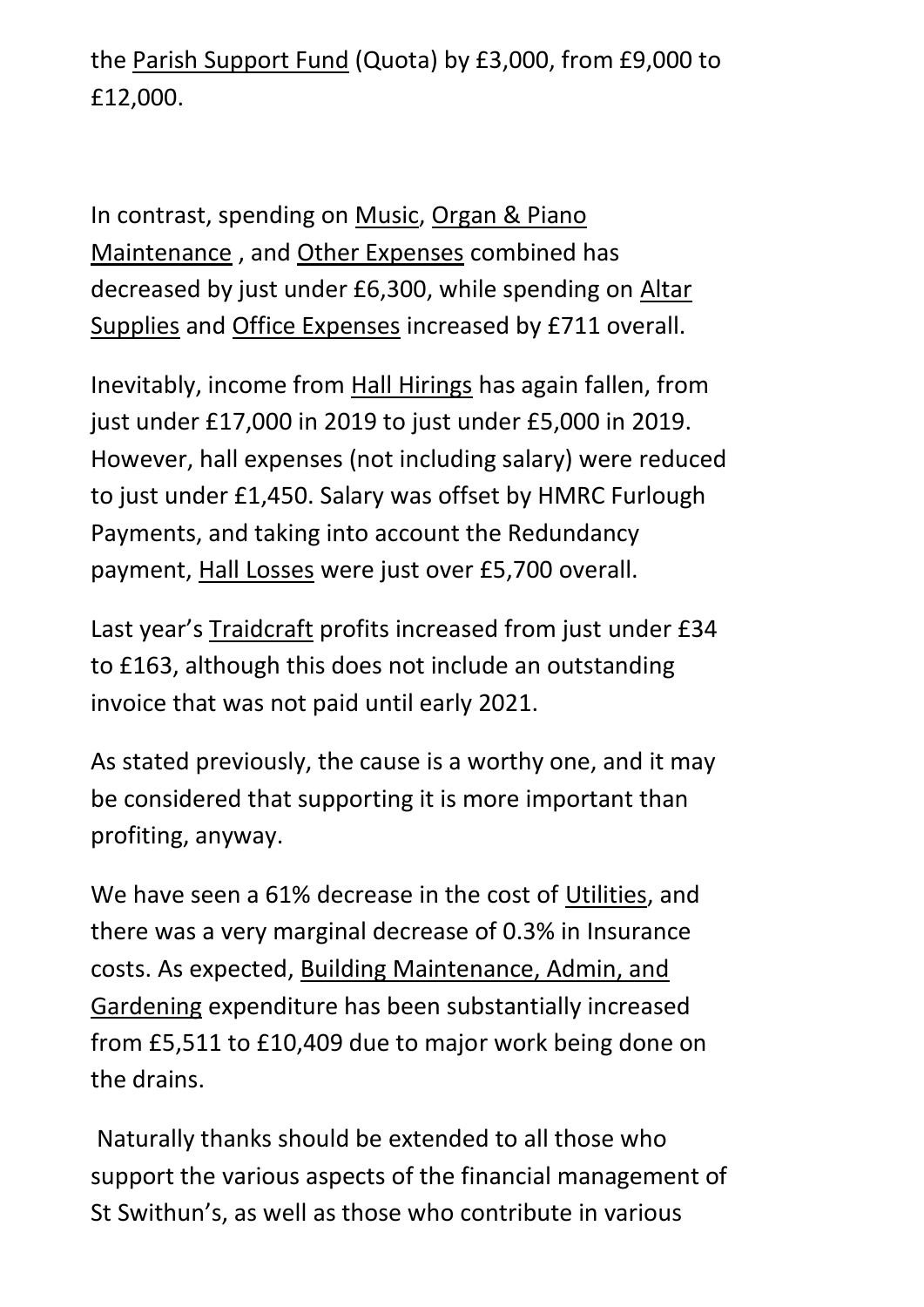capacities to the raising of funds from all sources throughout the year.

Nick Cooper, Treasurer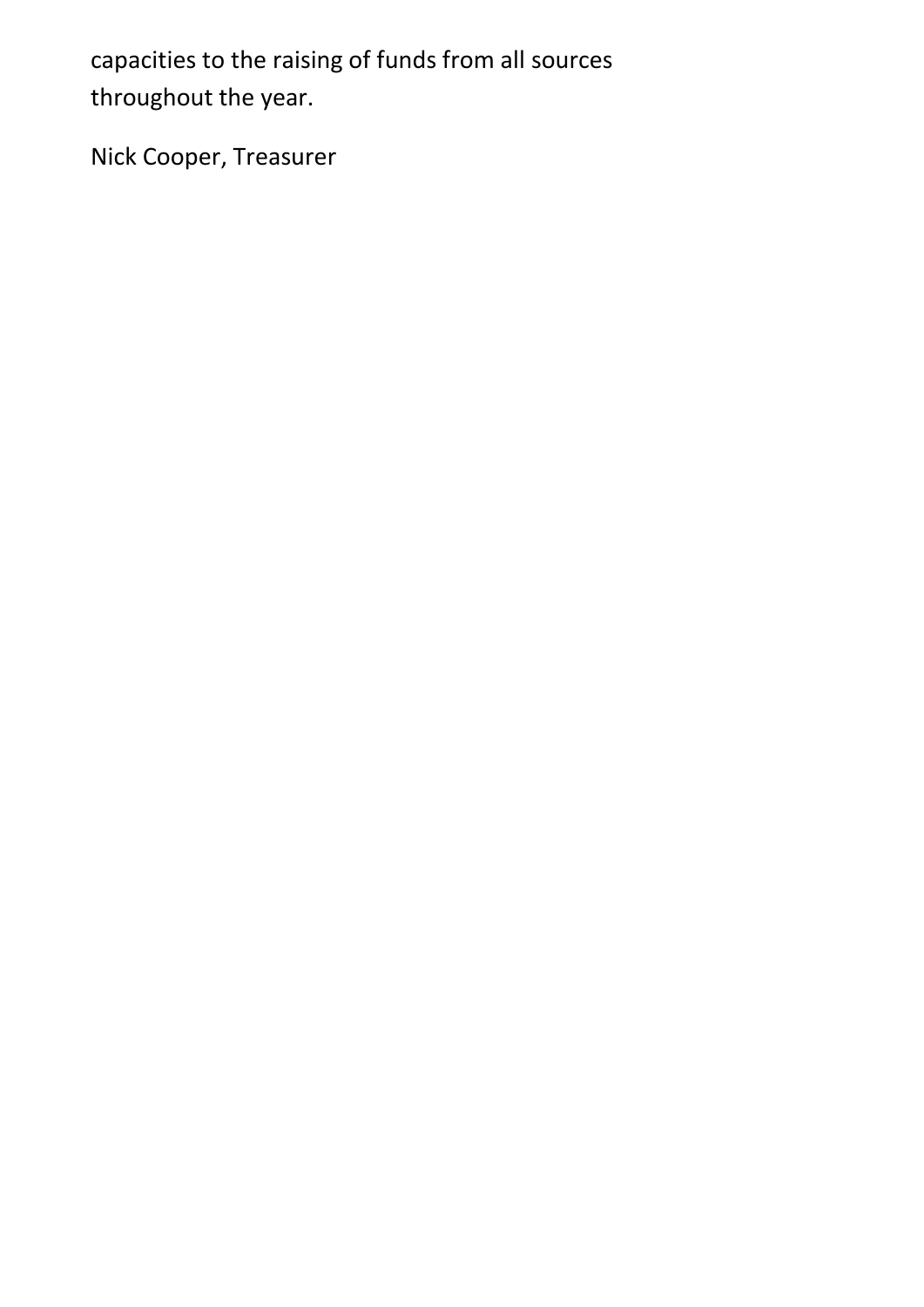# **Fabric Report**

The year started well.

With the help of Joseph, two pews were repaired. The wood from the base had fallen off over the years and put in a box so we retrieved the short panels and put them back.

I bought some more wood so we could repair not only more pews but also the floor of the balcony which was originally the choir loft.

Then the pandemic took hold and we had to close the church. No one was allowed in not even key holders. So, deal with what could be done.

The repair list was long so, as this next job was something I could not do, I called in the experts to clear the rainwear. Near the front door, there is a downpipe and as your eyes follow it up to the roof, you see a box-like structure at the top of it. This is called a hopper, a place where two different pipes meet. This was blocked and people had a shower before they entered the Church. Job done.

Something else needed attention - the drains. Now, as you may or may not know, the repair of these had been delayed for some considerable time (about 15 years) and had to be done now. Someone had filled the pipes with concrete so instead of the water flowing away, we flooded. During some of the wettest days of the year, the men removed a section of the driveway, dug through the rich Kent clay (getting covered in it themselves) and replaced the heavy pipes. They even put in a new section by the Crypt door where, as some of us know, you had to wade through a deep puddle to get to the heating system. They filled in the hole and topped it off with concrete, but they had to come back and redo that part as the torrential rain caused a bit of sinkage. Three long, wet days to complete with a further day to repour the concrete.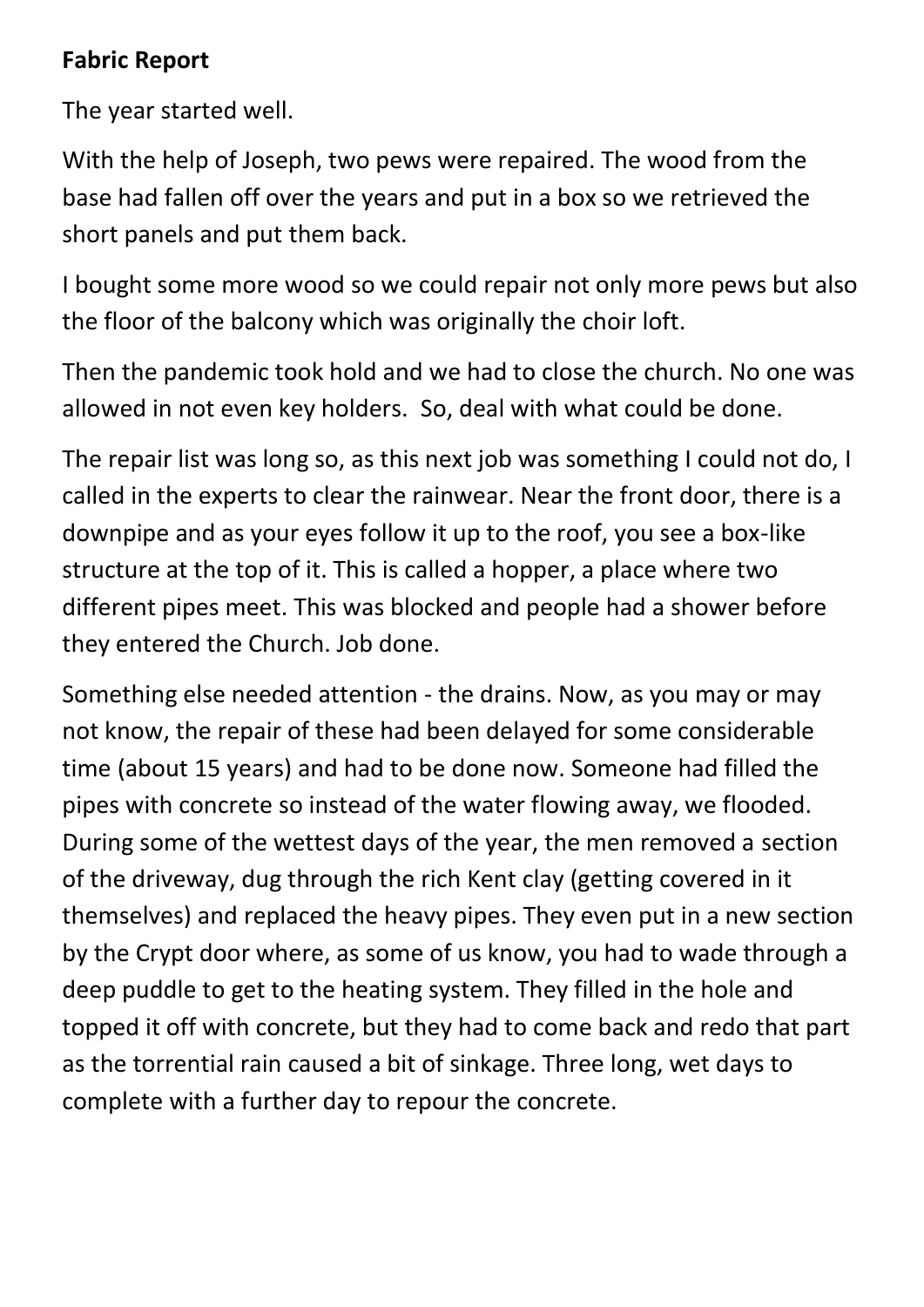The Hall roof has also had some maintenance. Tiles removed and replaced; gutter sealed at the join with a replacement bracket on the end section. Hopper halfway up the back wall of the Church cleared of debris but we found later the top section of the pipe was full and when the men came back to fix it, they found things in the pipe that shouldn't be there. Now it functions properly! Another part of the church roof needed some tiles reaffixed and the box gulley cleared. Photos taken before and after each job then put in the logbook.

There were some high winds which caused a bit of damage to the support of the iron gate at the Hither Green Lane end of the North path. I've propped the gate up and when the weather clears up a bit, I can deal with the repair work.

Diane Keen, Churchwarden

# **Deanery Synod Representatives' Report**

The Deanery Synod met two times in 2020 – one at St Peter's Church and the other via Zoom – Covid having disrupted the usual meeting program.

At the February meeting in St Peter's, the theme of pilgrimage was discussed – different ways to journey both near and far were laid out for consideration and discussion – such as parish trips to the Camino in Spain, Taizé with young people from Trinity, UK pilgrimage sites such as Canterbury and local prayer walks such as the one we undertook with The Good Shepherd and St Peter's on Ascension Day in the previous year. We were encouraged to undertake pilgrimage in the ways that our parishes could afford with their resources.

At the November meeting the Lay Chair Jennifer Henry was elected – and the Lay Secretary: Laurie Roberts. We also approved the new Deanery Synod Constitution.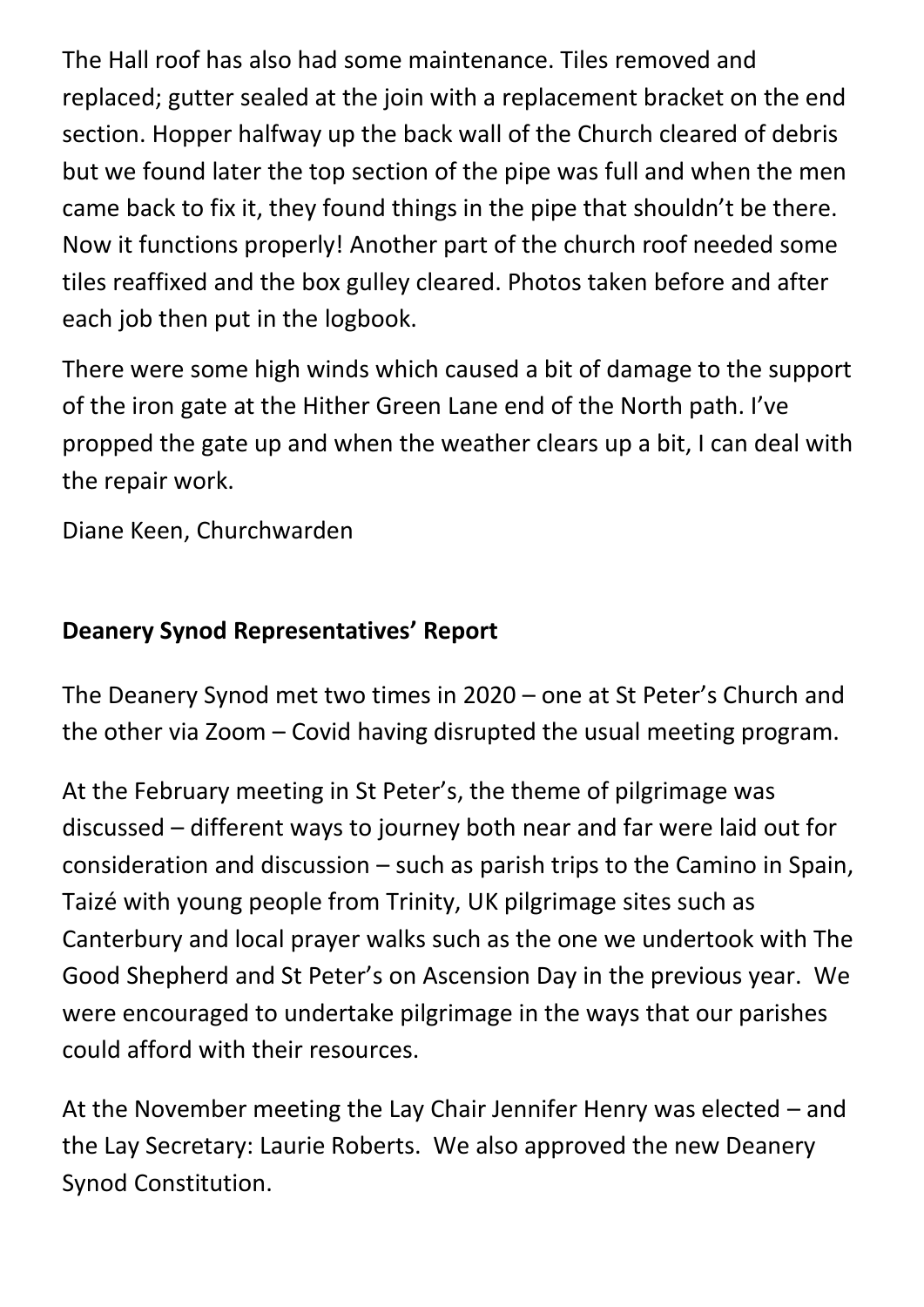The Deanery Synod discussed how the new proposal of a Deanery Leadership team might work – the emphasis being on practical support and collaborative strategising amongst local parishes – for example considering post-covid issues of concern, setting up things like a deanery churchwarden or administrator WhatsApp group, joining forces on things like enquirer's courses, learning together about such things as Black Lives Matter and Living in Love and Faith.

Diane Keen and Patricia Francis, Deanery Synod Representatives

# **PARISH REPORTS**

# **Report from the Priest-in-Charge**

This has been an incredibly unusual, challenging and yet at times joyful year in St Swithun's. In March the COVID pandemic took our worship out of the church building and we have worshipped together in Spirit online in various ways. We used audio recordings, booklet deliveries, website resources, live stream via YouTube and Zoom worship and when we have been in the church building we have had heightened precautions in line with government guidance – smaller numbers, shorter services, little or no singing, physical distancing and lots of cleaning.

One of our absolute heroes in this time has been Susan Hutton who delivered booklets far and wide – on foot and on her bike to ensure we could keep in touch with all of our church family, especially those without technology (realising that wifi has become a necessity for most of us in these COVID times).

Our ministry team has been incredible at keeping worship inclusive and engaging – whether online or in person – and I am so grateful to minister with such a wonderful team – thank you Izzy, Frances, Ann, Leon and of course Richard.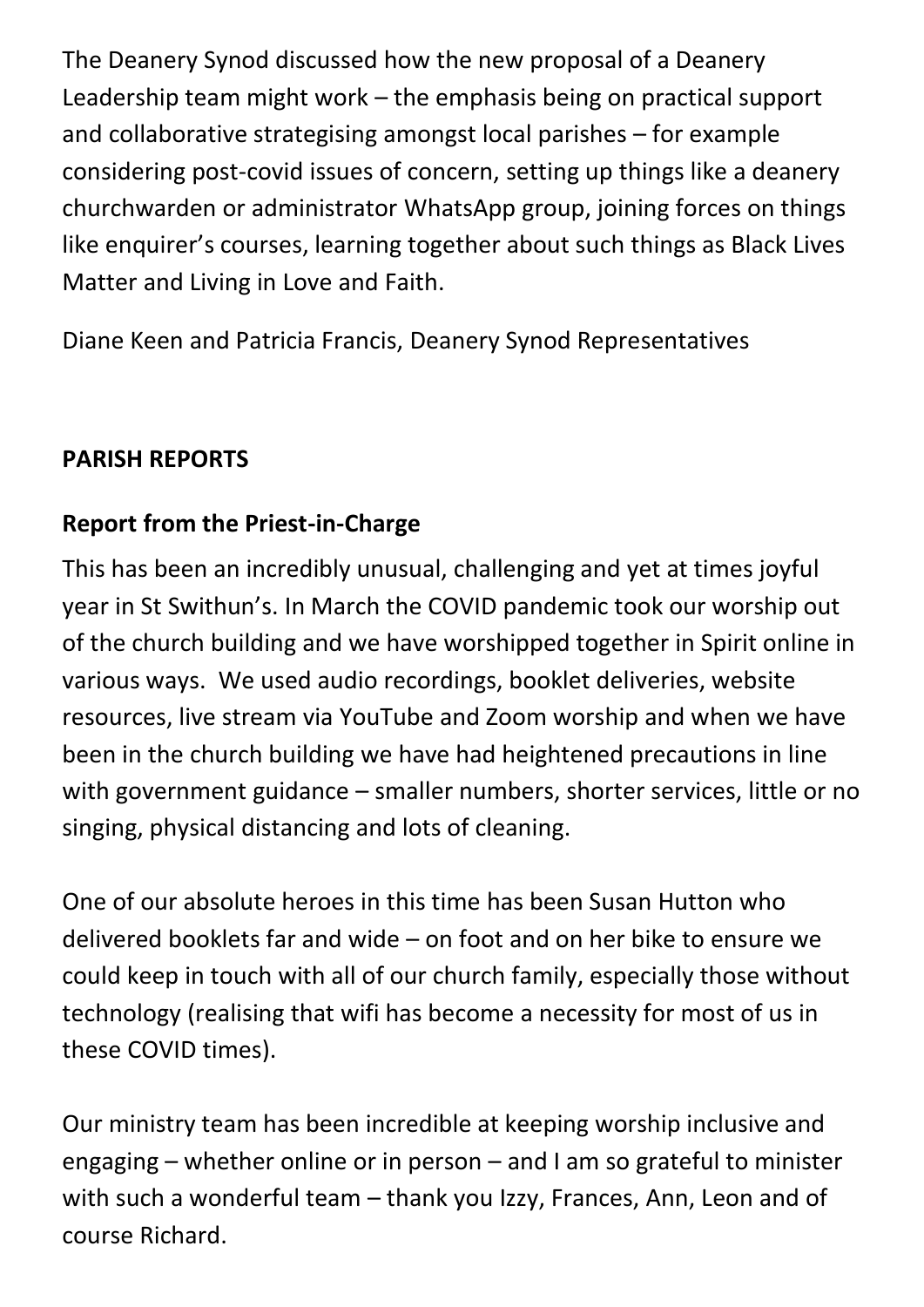Thank you also to Timothy who has been such a loyal support with serving – and George for amazing help doing so many tasks behind the scenes – we are so grateful.

2020 saw not just our church but the whole world having to isolate and do things differently – this has been painful and also at times an opportunity. One of the hardest challenges has been the sadness and suffering affecting our community – (\*we all know that Carl has died – it was in the beginning of 2021 but I can't let this report be written without mentioning him in brackets – we will give an extended tribute in next year's report). Our hearts went out to Karen, Adrian, Maureen, Lemar, Paulette, Patrice and their families – who have had to cope with so much grief and difficulty in 2020 (and subsequently). Other members of our church family have had significant difficulty. Neil had a stroke and is now in Brymore House having nursing care. We have had numerous members of our congregation and church family struggling with job loss and other complications such as mental health and isolation issues brought about by the pandemic.

One of the toughest aspects of the year was closing the hall, furloughing, and then making the difficult decision to make Sean redundant – the realisation that the hall was not financially viable with the set-up that we were trying to work with was made more obvious in the complications of not being able to open our doors to hirers.

Sean – we are so grateful for all that you have given to our church family – and we are delighted that you continue to worship with us and support our church family in so many ways.

Despite the hall doors being closed to hirers we have had some hall usage in 2020 – see the brilliant panto report. Also during the pandemic we opened our hall doors to Lewisham Local (and Philippe our neighbour in St Swithun's Road)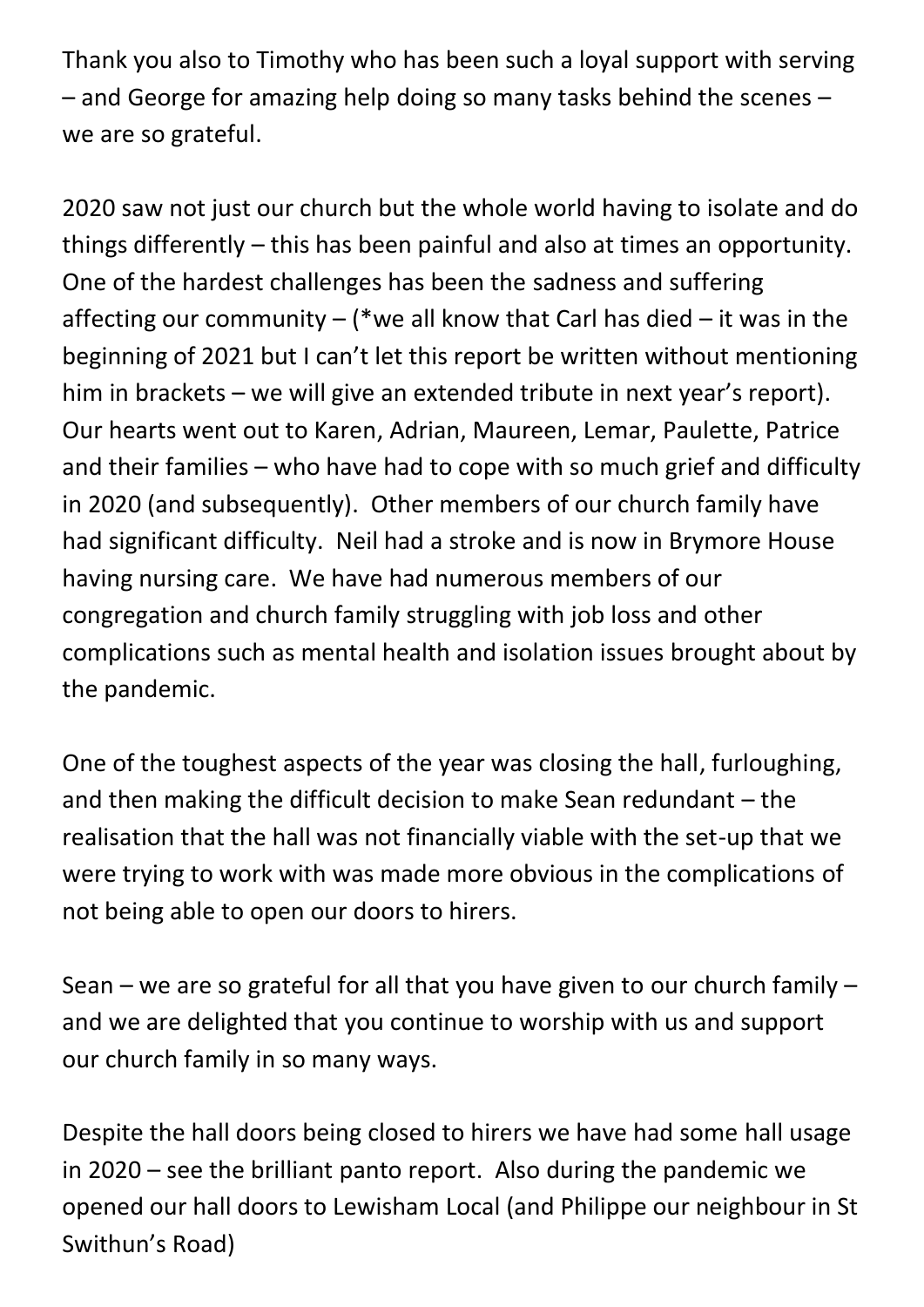who used the hall as a food distribution point when the council and some charitable organisations were in need of space to briefly store and prepare food parcels being distributed to the local community. It was good to know that we were helping the urgent relief efforts in our community. Because of this pandemic year – we couldn't have any socials (in person – we did have zoom coffee and chats), the Cubs and Scouts haven't met, the children's choir and band had to stop early in the year, the Hither Green Community Choir also have only been able to meet intermittently (largely meeting on zoom in 2020) and Diamond Days had to close. Our community has been affected.

Despite so many things and so many people being unable to engage in person – our church family has stayed in touch – in many ways – but we are yet to know the full impact that 2020 will have on our church life in the future. We have had some lovely moments meeting online and connecting and encouraging each other – the Easter Card last year was wonderful and there have been many moments of faith encouragement from many of our lovely church family. The Black Lives Matter movement was an important moment in our community and our church - for many people to be heard – and I hope that we continue to make St Swithun's an inclusive church – a safe space for everyone to worship together.

As with every year - there are so many people to thank – some of you I have already mentioned – but there are so many of you who take responsibility and support and treasure this beautiful church family. Thank you again to Diane for working this year in such complicated circumstances as our churchwarden – thank you to all those who have helped with welcoming and cleaning – Olivia, Claire, Pamela, Elaine – more of you I haven't mentioned – but thank you all. Thank you to Elaine and Grace for keeping our church garden so beautiful. Thank you Phillip and Karen for the music and being creative with what we can work with. Thank you Nick and Alan for keeping our finances accounted and the books kept.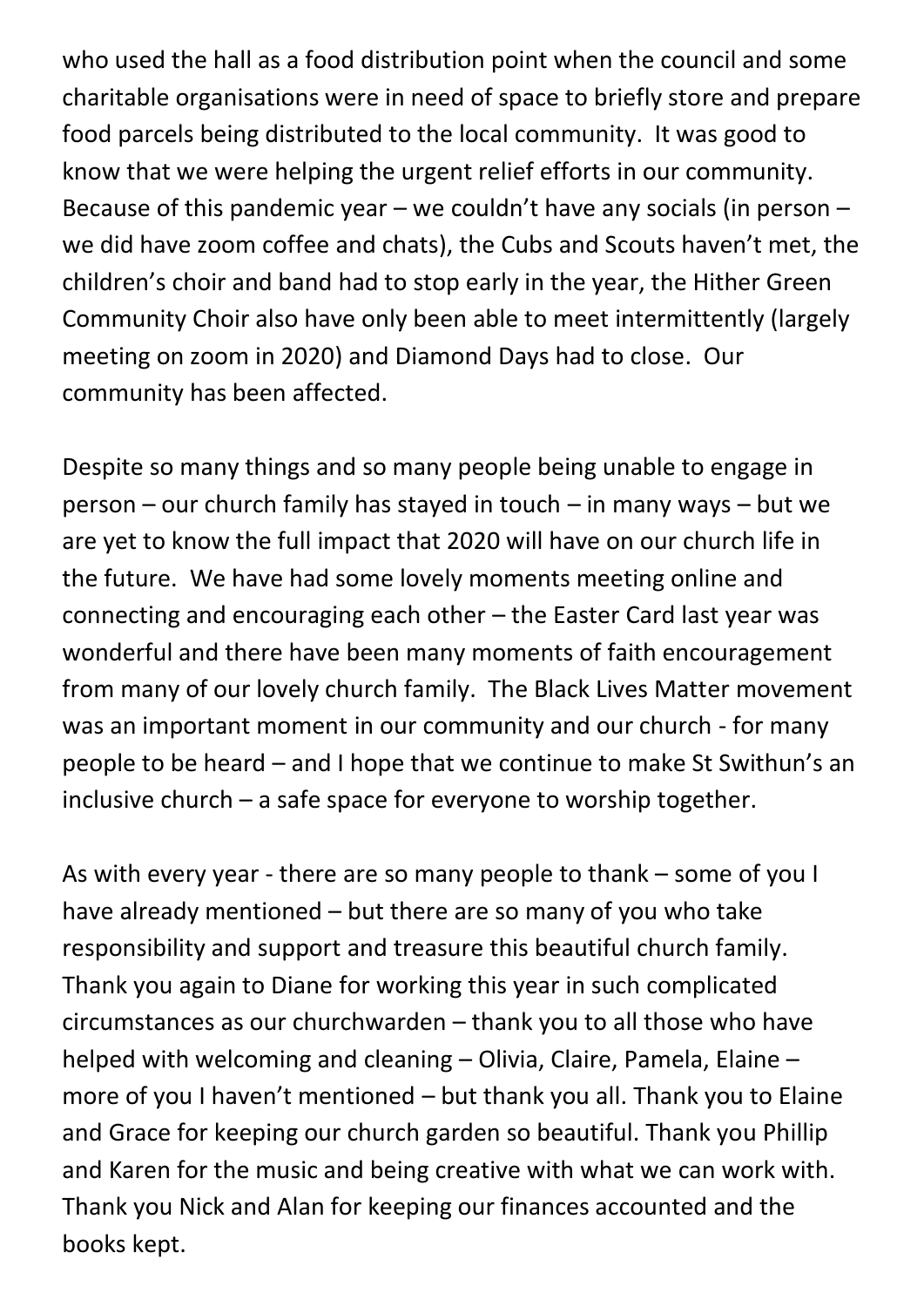A special thank you to Angela Nelson – who does the most fantastic job as our PCC secretary – thank you for the time and effort you give in this rather arduous task – I am so very grateful for all that you do.

Thank you. Thank you absolutely everyone in this amazing church - there are so many of you I need to thank – and I want you all to know how brilliant you are… I am so grateful for your support and for your love and your faith and hope.

Mother Juliet, Priest in Charge

# **Church Warden's Report**

How to begin? What a year.

A pandemic had broken out called COVID-19 and things were getting worse.

In March, the Diocese of Southwark made the decision that all churches were to close until further notice. No one was to go into the buildings under any circumstances and lockdown began, with many individuals having to stay indoors as their health was at risk.

Did this stop us worshipping?

No! We moved to St Swithun's online, not only for our services but also the Sunday school. For those of us who don't have computers, hard copies were delivered to the door by a dedicated team of volunteers, many thanks to all of you. Of course, the booklets had to be printed and collated, so this work was done by one individual who then had to sanitise the areas they had been working in.

A task force was set up by the Diocese to advise on the situation week by week as things changed and new rules were brought in, although some of these were confusing and contradictory.

Then came the wonderful news – we were being allowed to go back to church!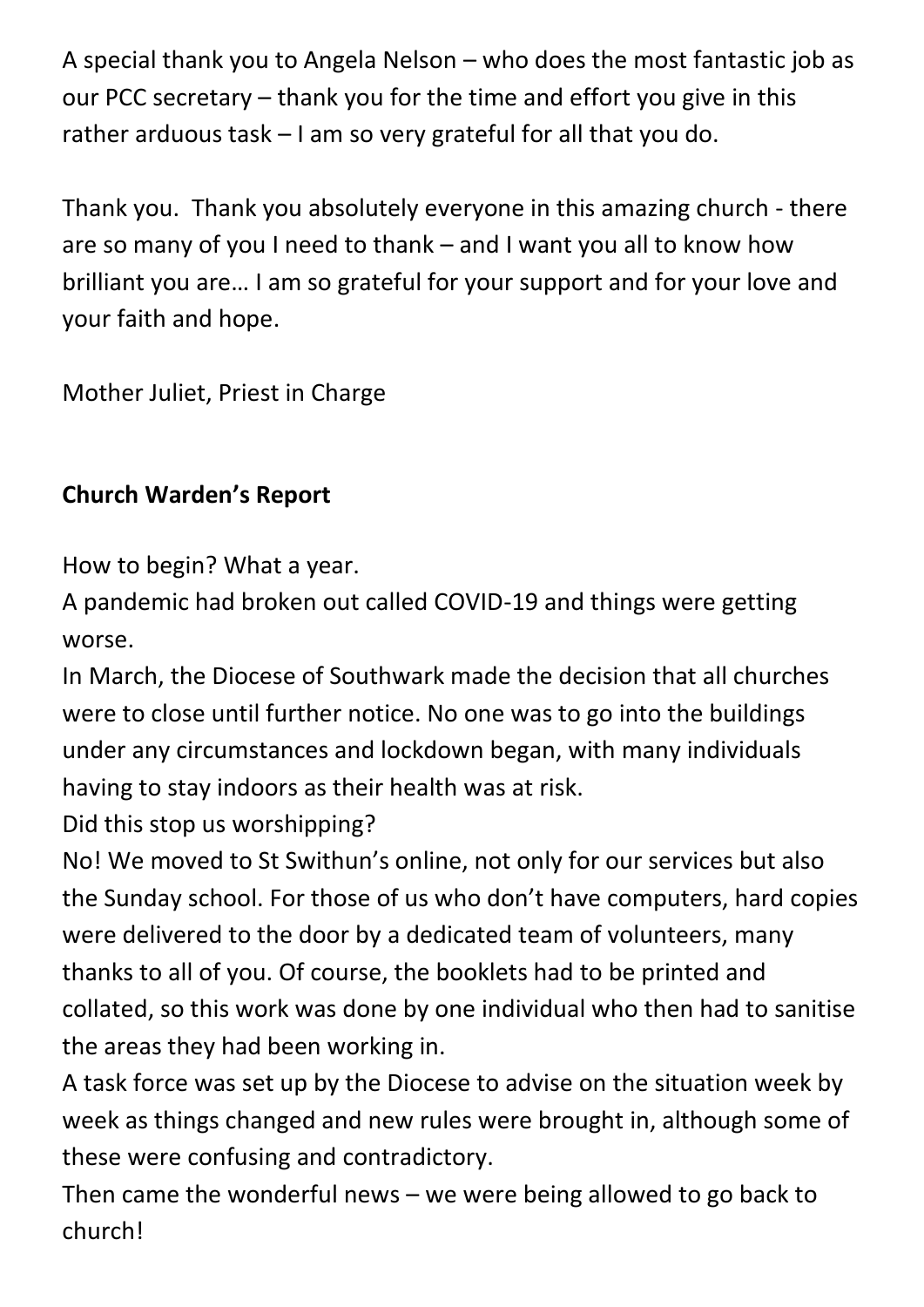So we did - on 19<sup>th</sup> July when we celebrated our Patron's day. It was lovely to see everyone again despite the restrictions. Two services were held to avoid overcrowding and obeying the social distancing rules. No gathering after the service, everyone had to go out the door and chat in the garden as long as they were six feet apart. No tea, coffee or cakes to be provided which was heart breaking as St Swithun's is known for its hospitality, but the main thing was, we were back!

The two-service arrangement ran for a few weeks as we kept up with the ever-changing directives from the Government and then we went back to the usual 1000 start (but still no tea, coffee or cakes).

Our services were running along smoothly, although not all our church family could attend, and then – another lockdown. We did get back to church for the second week of Advent and the planning for the Christmas services went ahead even though there was a rumour that we could be locked out again at any time. Rev Juliet sorted the Christingle, Midnight Mass and Christmas Day events though we knew there may not be the usual crowds due to social distancing and worry about the virus.

We managed to get a couple of Epiphany services done before we were forced into yet another lockdown.

My deepest thanks to all who do their bit to make sure St Swithun's runs smoothly and to Rev Juliet who kept us going despite being ill herself.

Diane Keen, Churchwarden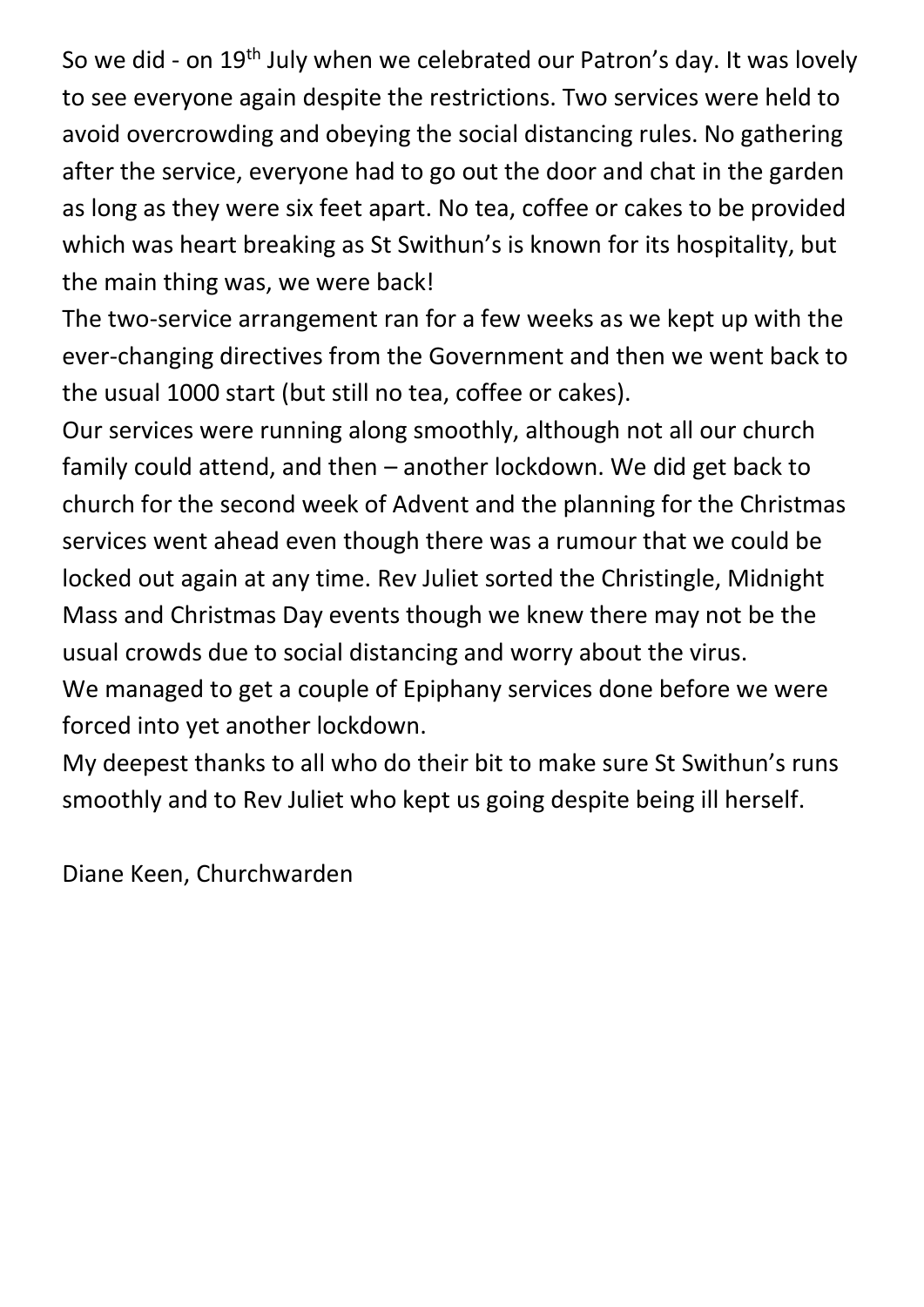# **Safeguarding Report 2020-2021**



This annual report provides a summary of Safeguarding activities at St Swithun's Church during the period of April 2020 – March 2021.

Due to the global COVID-19 pandemic most church services have taken place online via zoom, and all safeguarding safety procedures have been followed. There were no reports of serious safeguarding issues during the year, but there have been some concerns about some of our elderly members during lockdown. Issues such as loneliness, getting their shopping done and cooking have been resolved by the community, family and church members helping out. One elder member is now living in a care home, which now provides a safe environment for him.

St Swithun's Church continues to promote a Safe and Inclusive Church and has welcomed everyone who comes through the church doors, regardless of their sexuality, race, mental state, etc. All members have been observant and proactive in keeping children and adults who may be vulnerable safe.

# **Safeguarding Children Activity**

Since March 2020 there has been no face to face gathering of Sunday school, children have had the opportunity to do some Sunday school activities via email resources.

# **Key achievements**

-Updated version of A Safe Church document has been done, as advised by the Diocese.

-Diocesan Safeguarding Training courses displayed.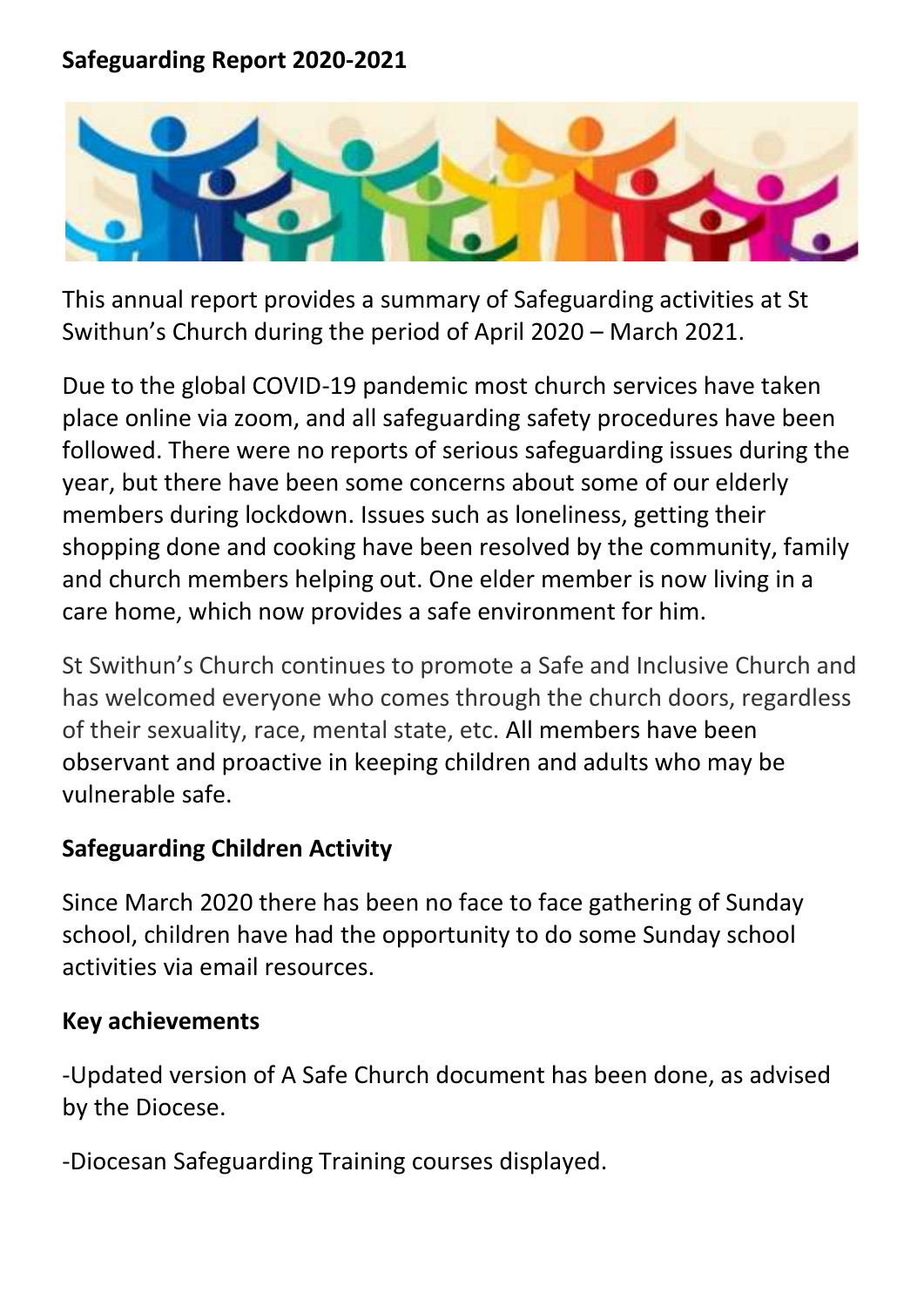# **Upcoming**

To update all Safeguarding documents and posters with details of the new Diocesan Safeguarding Adviser **(Hugh Constant)** contact details and the new safeguarding duty line number - **02038746743**

To update DBS records for anyone who has significant contact (through their roles in the Church) with children, young people or adults who may be vulnerable to abuse or exploitation.

Olivia Daley, Parish Safeguarding Officer

# **St Swithun's Sunday School Report**

This year has obviously been a very different one for our Sunday School and all of the young people at the church.

Throughout the lockdown period, we have managed to keep a weekly input for the children, through recorded talks and documents published on the St. Swithun's website and through the establishing of a church Whatsapp group aimed mainly at the parents/carers of the young people in our church called 'Rainbows'.

This has been a valuable resource for the grown-ups to interact and a way to show the children that we are all still thinking of them; it has also been a space for information, prayer requests and the sharing of inspirational music or prayers.

We have established 'take home packs' of coloured pencils and a drawing pencil with which the children who do attend service can complete the Sunday School Resources pack in their pew and at home. These resources packs have activities and notes with a child-friendly version of the Gospel Reading for the children during the service.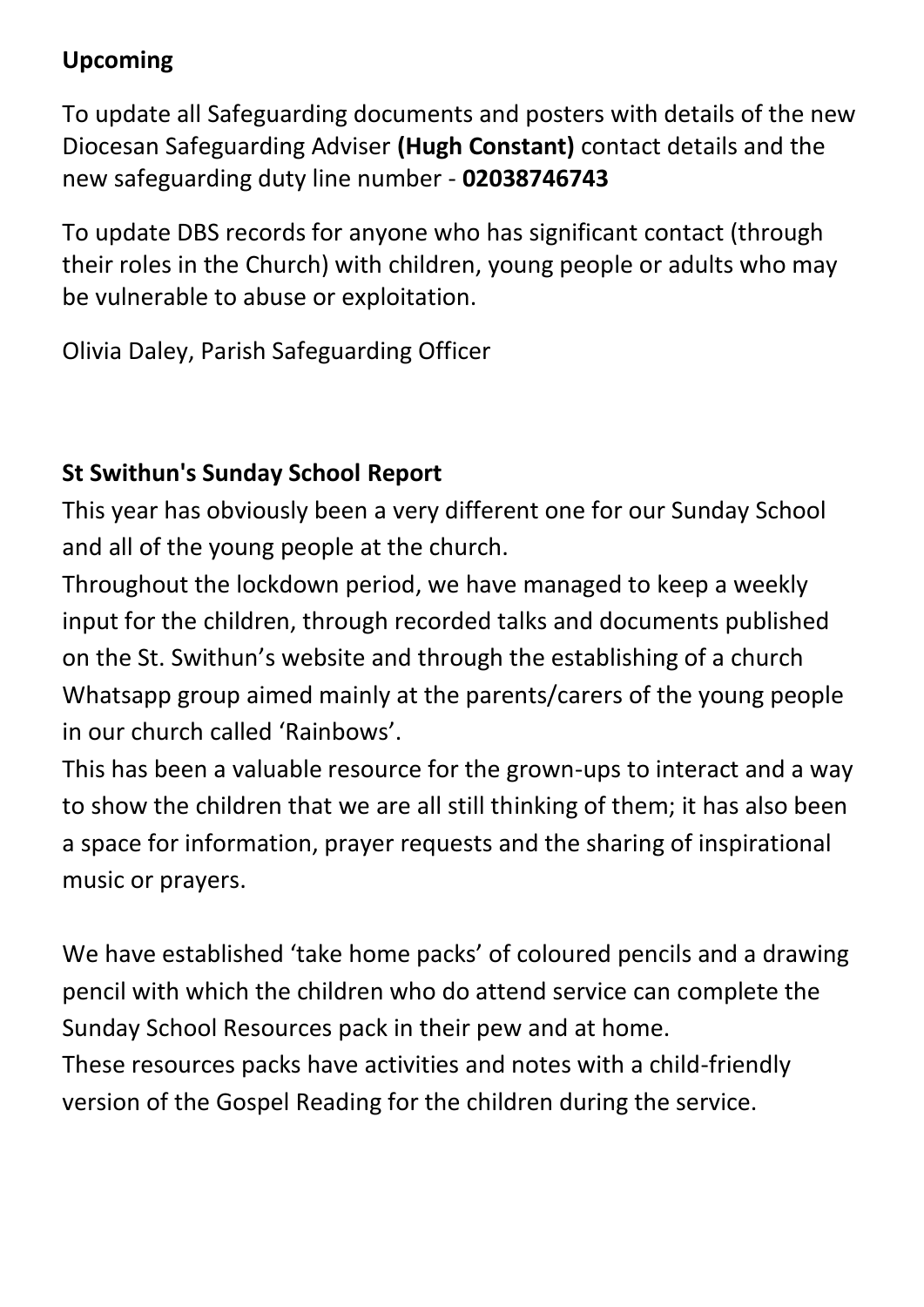At Christmas, with the help of Mother Juliet, we established the 'Stable Advent Calendar' in the Church front garden for the whole community to experience a different part of the Christmas story each day. Jon created the stable and I developed the resources which were added to generously by Mother Juliet. (Lots of chocolate – much appreciated!) This was a great way to link to the community in a safe, socially distanced way.

We are being sensible about the re-establishment of actual face-to-face Sunday School, but are obviously looking forward to when we can have our young people properly together again!

Izzy Warren, Sunday School Leader

# **St Swithun's Panto**

2020 saw the first 'Hither Green Panto' staged over two evenings in January with different children taking lead parts each night. Approximately 35 children from our community were involved and attended rehearsals twice a week for two months before the performances.

The drama group was created to develop the children's sense of ownership and creativity through theatre and this was mirrored in the script which was based around the local neighbourhood and included links to the locality of Hither Green and things which are special about our area, like our parakeets, the park run and the amazing sense of community here.

Throughout the rehearsals and performances we saw the children grow in self-esteem, confidence and social skills.

Feedback from the children and their carers was fantastic:

'…so much atmosphere and joy sosososo talented!'

'Joyous'

'Triumphant'

'My two are buzzing! Can't wait for tomorrow.'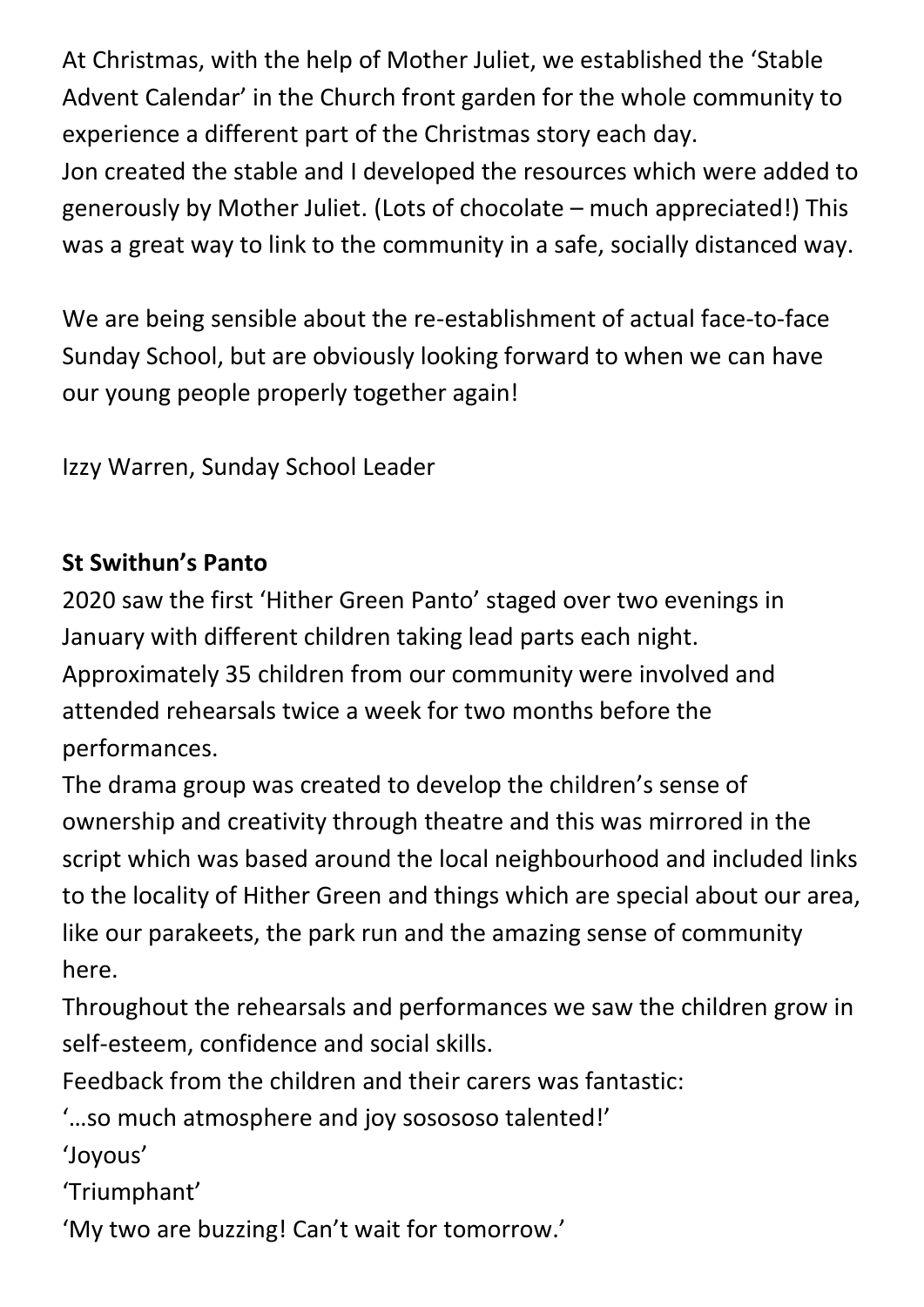The Panto was written, directed and staged by Nicole Newton-Williams and Izzy Warren and many members of the community helped with lighting, refreshments, seating, costumes etc. The performances were very well attended and voluntary contributions and takings from interval refreshments came to nearly £1000.





# **Foodbank Report**

The global pandemic has hindered the collection of food items in church. St Swithun's congregation were encouraged give cash donation to